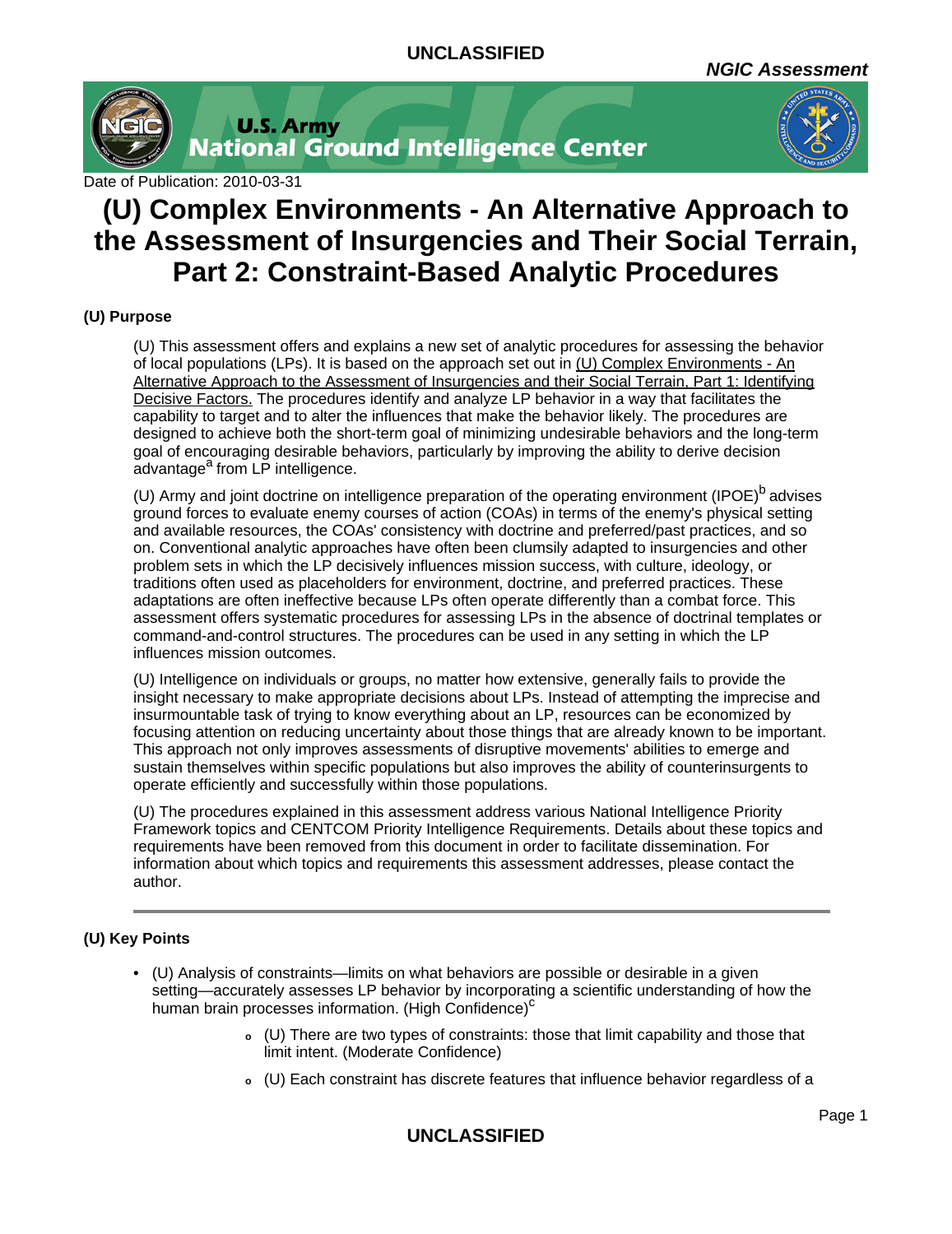person's background, worldview, culture, or contextual setting. (Moderate Confidence)

- **<sup>o</sup>** (U) The number, type, and arrangement of constraints within an LP are that population's social terrain, which influences people's behavior in the same way that physical terrain influences a military force. (High Confidence)
- (U) Procedures for analyzing social terrain use available intelligence to construct accurate, actionable forecasts and explanations of specific LP behaviors. (Moderate Confidence)
	- **<sup>o</sup>** (U) Social terrain analysis (STA) procedures target constraints in support of behavior-modification operations. (High Confidence)
	- **<sup>o</sup>** (U) STA procedures include standardized methods for calculating confidence estimates and measures of effectiveness. (High Confidence)
	- **<sup>o</sup>** (U) STA assessments are structured to directly incorporate new information about an operating environment as soon as that information becomes available. (High Confidence)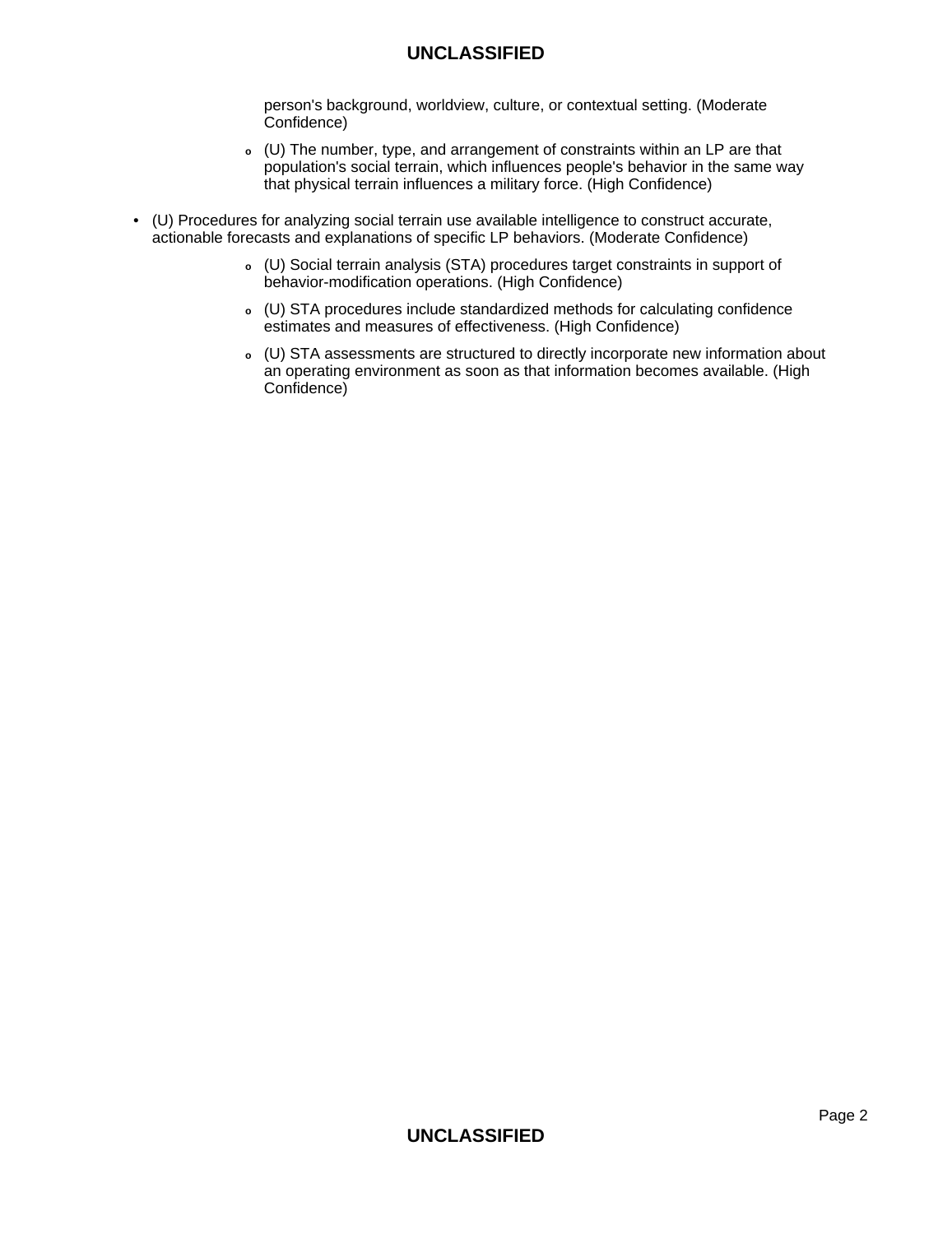## **(U) Source Summary Statement**

(U) This assessment relies on the established body of findings within the brain sciences, such as neurophysiology, cognitive neuroscience, and behavioral psychology. These findings are not cited here because their technical nature makes them of little direct use to operators and analysts. However, these sources are all available from the author upon request, and Appendix D includes a sample of some of the more accessible sources.

(U) This document assumes that the reader is already fully acquainted with (U) Complex Environments - An Alternative Approach to the Assessment of Insurgencies and their Social Terrain, Part 1: Identifying Decisive Factors.

(U) This and the previous assessment will be used as the basis for many future products. The purpose of this assessment is to explain a new set of behavior-assessment procedures. It may use terms with which the reader is not familiar. Analogies and hypothetical examples are provided throughout to facilitate explanation. Real-world examples have been omitted in order to reduce the document's size and to simplify its presentation. More in-depth questions and clarification needs should be addressed to the author.

**UNCLASSIFIED**

## **(U) Background**

(U) Combat forces observe and respond to the physical terrain in order to carry out their missions. Likewise, members of LPs observe and respond to important features of their own daily operating environments—their social terrain. A particular physical-terrain feature may clearly affect a military force's ability to achieve its objectives, such as a hill offering its occupier an advantageous position over the enemy. Operating environments contain many terrain features, but only certain key features influence COAs. Key social-terrain features give people an advantage in trying to live their lives successfully.<sup>d</sup> Key social-terrain features have the same effect upon the average person's behavior as key physical terrain features have upon a well-trained commander: both change their behavior to suit the terrain.<sup>e</sup>

(U) Key social-terrain features limit the extent to which people can develop the capacity and/or intent to engage in certain behaviors. These constraints close off certain options and make other options more likely by default. Because of the manner by which human motivation works in the brain, these social-terrain features are the only way to reliably explain or forecast LP behavior (see Appendix A.)<sup>f</sup>

(U) All perceptions take the form of object-behavior-result (OBR) combinations. The brain remembers incoming information as (1) a person, item, event, situation, entity, or any other thing that can be thought of as a distinct *object* of attention, (2) types of *behavior*—which may involve many discrete actions—that could potentially influence the object, and (3) the expected result of using a particular behavior to influence a particular object. Constraints influence behavior by limiting the range of objects upon which a person can act, the range of behaviors a person can enact, or the range of results that a behavior's influence upon an object can produce. Two kinds of constraints universally limit OBRs regardless of people's differences in geographic location, social or situational context, personality, or interest:

- (U) Capability constraints limit the degree to which a particular OBR can realistically take place.
- (U) Intent constraints limit the degree to which a particular OBR can be interpreted as desirable or undesirable.

(U) The constraints that members of a given LP operate within can be considered that population's key social terrain. People respond to this social terrain just as they respond to physical terrain.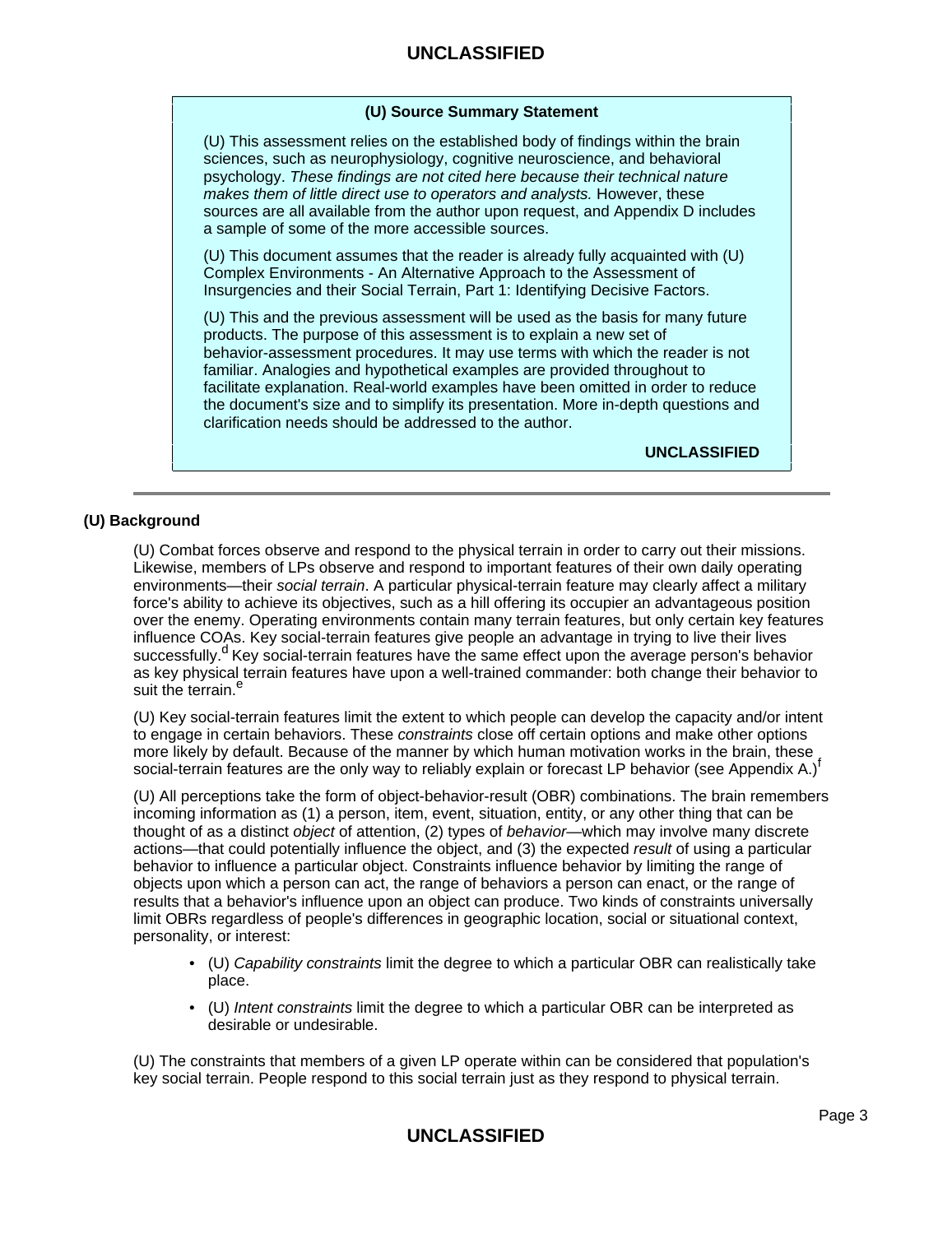## **(U) How to Recognize Key Social-Terrain Features**

(U) Some key social-terrain features are easy to recognize in intelligence traffic or through simple observation, but other features can be confusing to people unused to thinking about them. Knowing what each key feature generally looks like helps to more accurately identify constraints and assess behavior within specific LPs.

## **(U) Clarifying the Problem Set**

(U) Operators, analysts, and policymakers often identify problem sets that are too ambiguously defined or politically charged to be of much analytic use. "Corruption," "support for insurgents," "popular sentiment," and "governance" are all examples of problem sets that must be clarified before they can be productively analyzed. Developing that clarification can be difficult (see Appendix B). The following questions are guidelines for clarifying a problem set to the point that constraints can be identified:

## **(U) What Results Are the Actual Problems Within the Problem Set?**

(U) Problem sets are usually made up of several problematic results. For example, "corruption" is not a result but rather a blanket term that covers many different observable results, such as public officials buying votes, intimidating political opposition into submission, selling favors, and so on. Those observable results are a starting point for clarification of the corruption problem set.

## **(U) What Objects Can Be Influenced To Produce Those Results?**

(U) The problematic results within a problem set occur because certain objects are influenced to make them occur. In the case of officials buying votes, objects could include a voter who can sell his vote, an election official who can stuff the ballot box, the still-unreleased voting results themselves, and so on. Any or all of these objects can potentially be influenced to produce the result of an official getting votes he did not earn.

## **(U) What Behaviors Can Influence Those Objects To Produce Those Results?**

(U) Objects produce results when a behavior influences them to create those results. Within the corruption problem set, these behaviors may include giving money to voters, voting officials, or couriers guarding the election results; making threats against political opponents; and accepting money in exchange for opposing a policy or ignoring an abuse. Any or all of these behaviors can potentially influence objects to produce the problematic results.

(U) Whatever the objects, behaviors, and results involved, **each OBR represents a different perception that could potentially be a consistent influence on people's behavior if their social terrain were to make those objects, behaviors, and results a consistent presence in people's daily lives.**<sup>g</sup> Key social-terrain features vary in terms of what they constrain and how they constrain it.

- (U) A feature can either limit a person's opportunity to do or want something or a person's aptitude for doing or wanting something. For example, the capability to attack an enemy depends upon the target occupying a position that is vulnerable to attack (opportunity) and upon the attacker possessing the equipment necessary to mount an attack (aptitude).
- (U) A feature can limit opportunity or aptitude either *implicitly*, meaning it creates conditions that are generally unfavorable to developing the capability or intent to act on an OBR, or explicitly, meaning it creates conditions that hinder the capability or intent to act on that specific OBR. For example, a soldier may lack the opportunity to attack an enemy position because the location the enemy occupies is generally inaccessible (implicit) or because he specifically lacks information regarding the enemy's position (explicit).

(U) Four features in each constraint cover all of these variations, as shown in the figure below.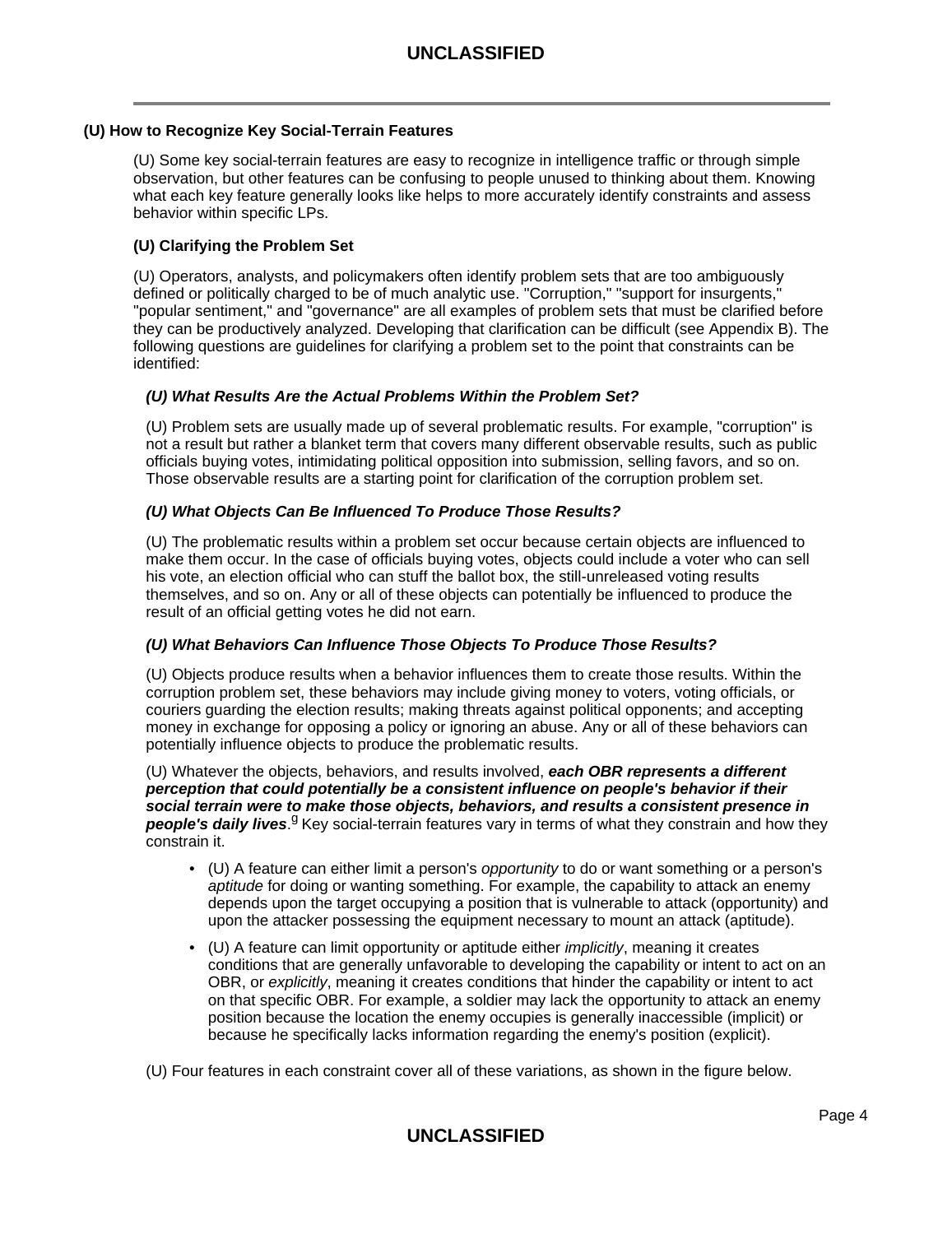

**(U) Social-Terrain Features (click to enlarge)**

(U) Social-terrain-identification procedures center on the issue of (1) which features allow people to develop the capability and/or intent to act on a particular OBR and (2) which social-terrain features obstruct people from developing the capability and/or intent to act on alternative OBRs (see tone box).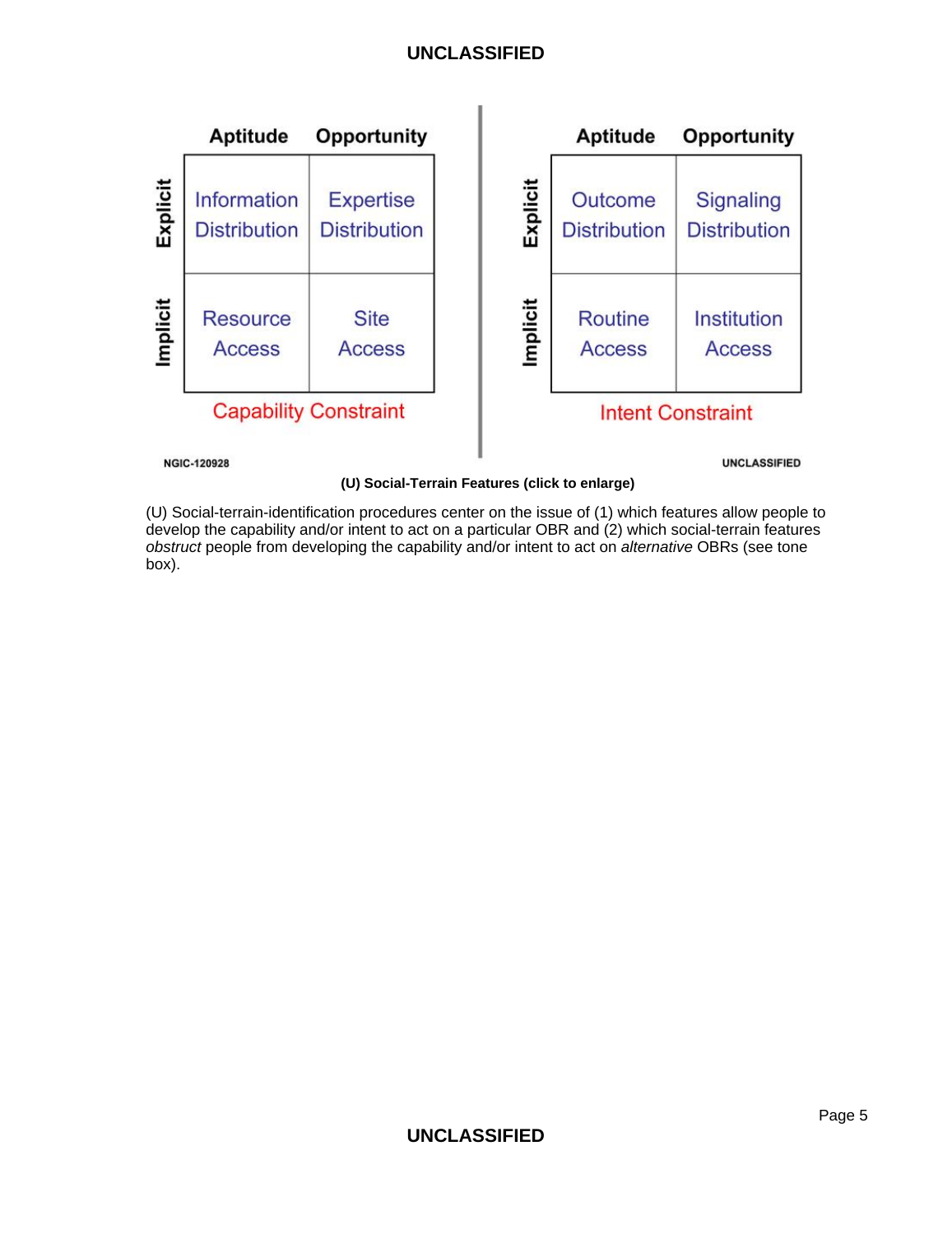(U) Unconstrained capability and/or intent—meaning it is not obstructed in any way—make it likely that people will act on that capability and/or intent. Neither capability nor intent is completely unconstrained unless all four related social-terrain features allow it.

- (U) People are capable of acting on an OBR if they have sufficient access to the sites, resources, information, and expertise necessary for that action. People who lack one or more of these four features are constrained in their capability.
- (U) People can have the intent to act on an OBR if they have sufficient access to institutions, routines, outcomes, and signaling that make the action desirable. People who lack one or more of these four features are constrained in their intent.

(U) Lack of access to any of the features constrains capability and/or intent and makes behavior less likely. The order in which a person is exposed to social-terrain features does not matter as long as all eight features allow the behavior and impede the alternatives.

**UNCLASSIFIED**

(U) The following sections discuss the four features of each constraint.

## **(U) Capability Constraints**

(U) Social-terrain features relevant to capability include sites, resources, information, and expertise.<sup>h</sup>

#### **(U) Site Access**

(U) The capability to act on an OBR requires a site in which that action can take place. If a site never contains the object, does not permit the behavior, or makes the result unlikely, it constrains capability to act on the OBR. For example:

- (U) A road on which government troops rarely patrol limits the capability to carry out an attack on those troops.
- (U) A public place where police regularly patrol limits the capability to threaten a political opponent.
- (U) A government office to pay insurgents to participate in reconciliation that is so distant from the insurgents' homes that they cannot conveniently travel to it limits the capability of those insurgents to participate in the reconciliation program.

(U) Site access varies from population to population. In some LPs, the floor of the national legislature may be sufficiently private to facilitate threatening a political opponent. In other LPs, less public sites, such as restaurants or apartments, or hyperpublic sites, such as busy streets or the Internet, may be the only sites accessible for that purpose.

#### **(U) Resource Access**

(U) The capability to act on an OBR requires the resources necessary for that action to take place. If a resource cannot affect the object, cannot be used in combination with the behavior, or does not allow the result, it constrains capability to act on the OBR. For example:

- (U) Rounds that cannot pierce the enemy's armor limit the capability to carry out an assault.
- (U) Limitation of seed stocks to plants that cannot grow in the climate of the region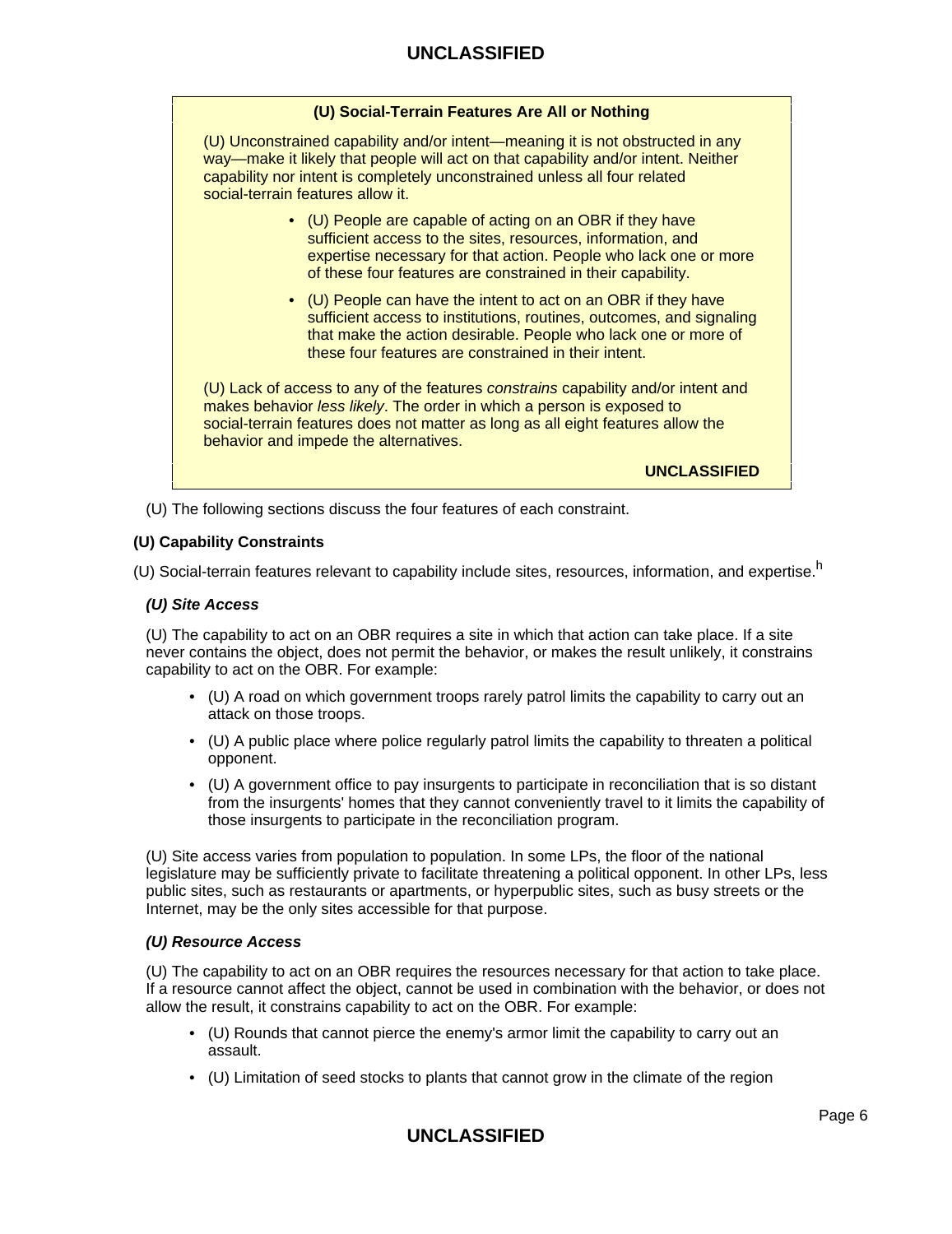adversely impacts the capability to increase agricultural output in that region.

• (U) Communications technology that cannot reach a target audience limits the capability to convince that audience of anything.

(U) Resource access varies from population to population. In some LPs, any kind of crop may be sufficient to stimulate the agricultural sector of the economy. In other LPs, only very specific plants make such stimulation likely.

## **(U) Information Distribution**

(U) The capability to act on an OBR requires information regarding when, where, how, and by what means the action can take place. If information does not reach those who would act or reaches them too early, too late, or in a form they cannot recognize, it constrains capability to act on that OBR. For example:

- (U) The failure of information about a government minister's whereabouts to reach potential attackers limits the capability of those attackers to assassinate that minister.
- (U) The failure of information about a local militia commander's desire to reconcile with the government to reach Coalition forces prior to the commander making a new alliance with other militants limits the capability to reconcile with that commander.
- (U) Tactics, techniques, and procedures (TTP) communicated in a language poorly understood by potential extremists limits their capability to familiarize themselves with those TTP.

(U) Information is "know-about" knowledge, and its distribution varies from population to population. In some LPs, everyone may know about the corrupt police chief. In other LPs, only a very few people may have access to that information.

## **(U) Expertise Distribution**

(U) The capability to act on an OBR requires the expertise necessary for the action to take place. If expertise is not made available to those who would act or is not made available in a timely manner or in a way that they cannot see its relevance, it constrains capability to act on the OBR. For example:

- (U) Lack of access, directly or indirectly, to scientists and technicians who have the skills to develop weaponized diseases limits the capability to procure biological weapons.
- (U) Temporary imprisonment of an opposition political party's key operatives during an election limits that party's capability to challenge the current government.
- (U) The refusal of a country's judiciary to accept that fingerprints accurately indicate a person's identity limits the capability to use fingerprints as evidence in a trial.

(U) Expertise is "know-how" knowledge, and its distribution varies from population to population. In some LPs, everyone may know how to grow a certain cash crop. In other LPs, those skills may be limited to only a very few people.

#### **(U) Intent Constraints**

(U) Social-terrain features relevant to intent include institutions, routines, outcomes, and signaling.<sup>i</sup>

#### **(U) Institution Access**

(U) The intent to act on an OBR requires an institution that can justify that intent. Institutions are themes or symbols that have such a long tradition of usage that members of an LP alter their physical surroundings to reflect those traditions. For example, people often take ideologically or historically important themes and incorporate them into books, architecture, and meetings.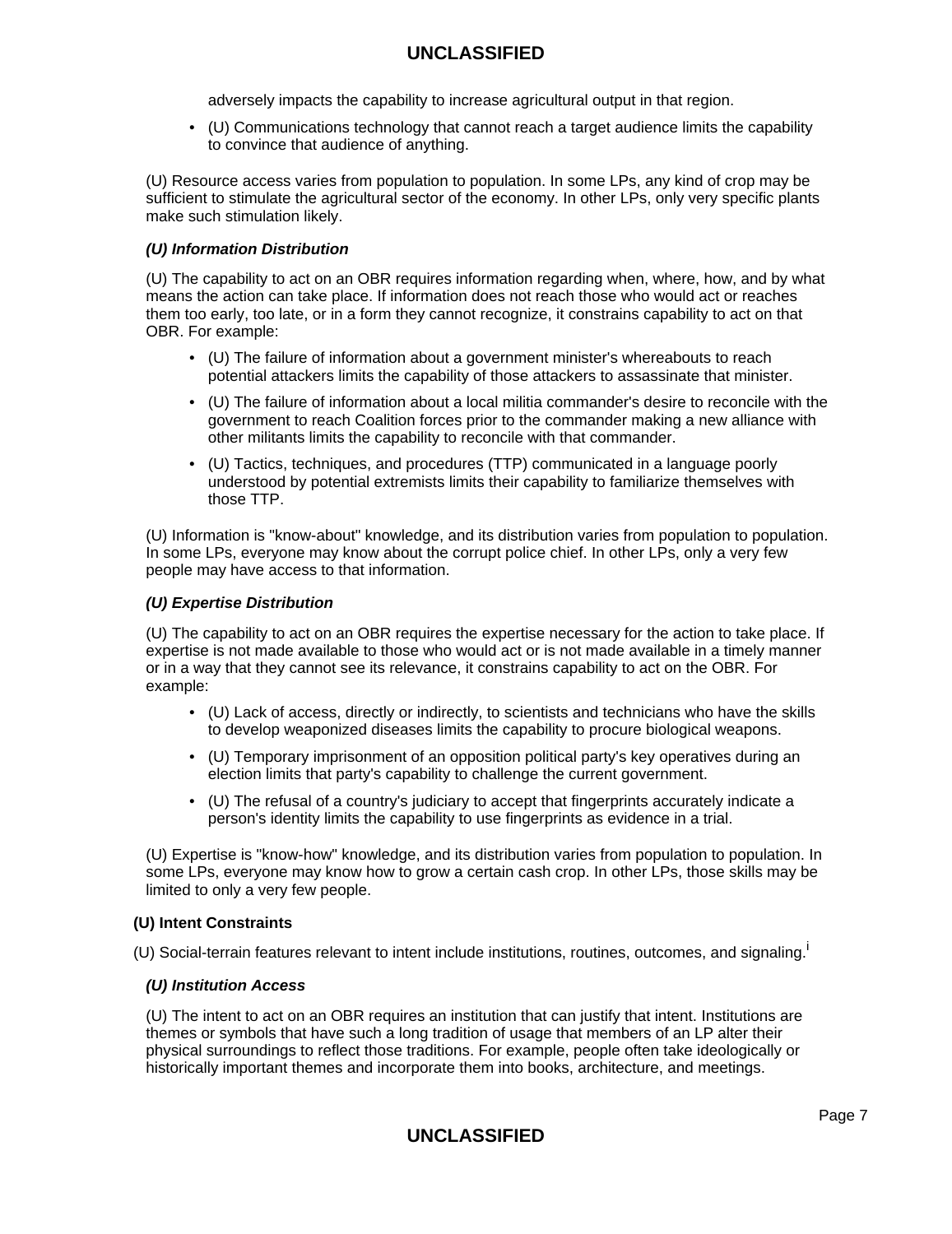Institutions influence intent by giving people a reference point for arguing that their intent to act on an OBR has been standard practice in their community for a long time.<sup>j</sup> If an institution cannot justify the object, behavior, or result of an OBR, it constrains intent to act on that OBR. For example:

- (U) An institution of treating a plot of land as sacred limits the intent to support a road-building project on that land.
- (U) An institution that forbids close contact between the sexes limits the intent to support mixed-gender schools.
- (U) An institution that prioritizes community interests over regional or national interests limits the intent to engage in anticorruption efforts, which, while good for the country as a whole, may well be detrimental to the community's interests.

(U) Institution access varies from population to population. In some LPs, everyone may accept that any persons not of their religion, including women and children, constitute acceptable targets for attack. Within other LPs, many people who advocate violence against members of other religions may draw the line when it comes to attacking women and children.

## **(U) Routine Access**

(U) The intent to act on an OBR requires routines that familiarize a person with that intent. Routines are any activities in which people engage on a regular and frequent basis. Routines can become familiar through personal experience, lengthy observation, or, more rarely, through detailed instructions. If a routine cannot be adapted to the object, the behavior, or the result of an OBR, it constrains intent to act on that OBR. For example:

- (U) Never having taken a life, despite having been exposed to violence, limits the intent to kill<sup>k</sup>
- (U) Being familiar with only those negotiations that involve bribery and coercion limits the intent to engage in noncorrupt negotiation.
- (U) Being familiar with extortion activities, but only in private, limits the intent to publicly engage in corruption.

(U) Routine access varies from population to population. In some LPs, everyone may be familiar with certain routines that can be easily adapted to relevant OBRs. In other LPs, only very few people may be familiar with those exploitable routines.

### **(U) Outcome Distribution**

(U) The intent to act on an OBR requires the expectation that the gains derived from the action will be greater than the losses. People generally realize that second- and third-order effects occur from acting on any OBR. They also generally see when initial gains will be eclipsed by later losses, such as retaliation by parties who oppose the action. If an outcome makes those who act on an OBR experience more losses than gains, experience gains only long after the losses are felt, or experience meaningless gains combined with meaningful losses, it constrains intent to act on that OBR. For example:

- (U) A high vulnerability to insurgent retaliation against those who work with the government limits the intent to work with the government.
- (U) The distant likelihood of living in a prosperous country in exchange for the immediate likelihood of poverty that results from refusing to engage in corruption limits the intent to abstain from corruption.
- (U) Decisive and consistently implemented punishment for government officials who engage in corrupt activities limits the intent to engage in corrupt activities.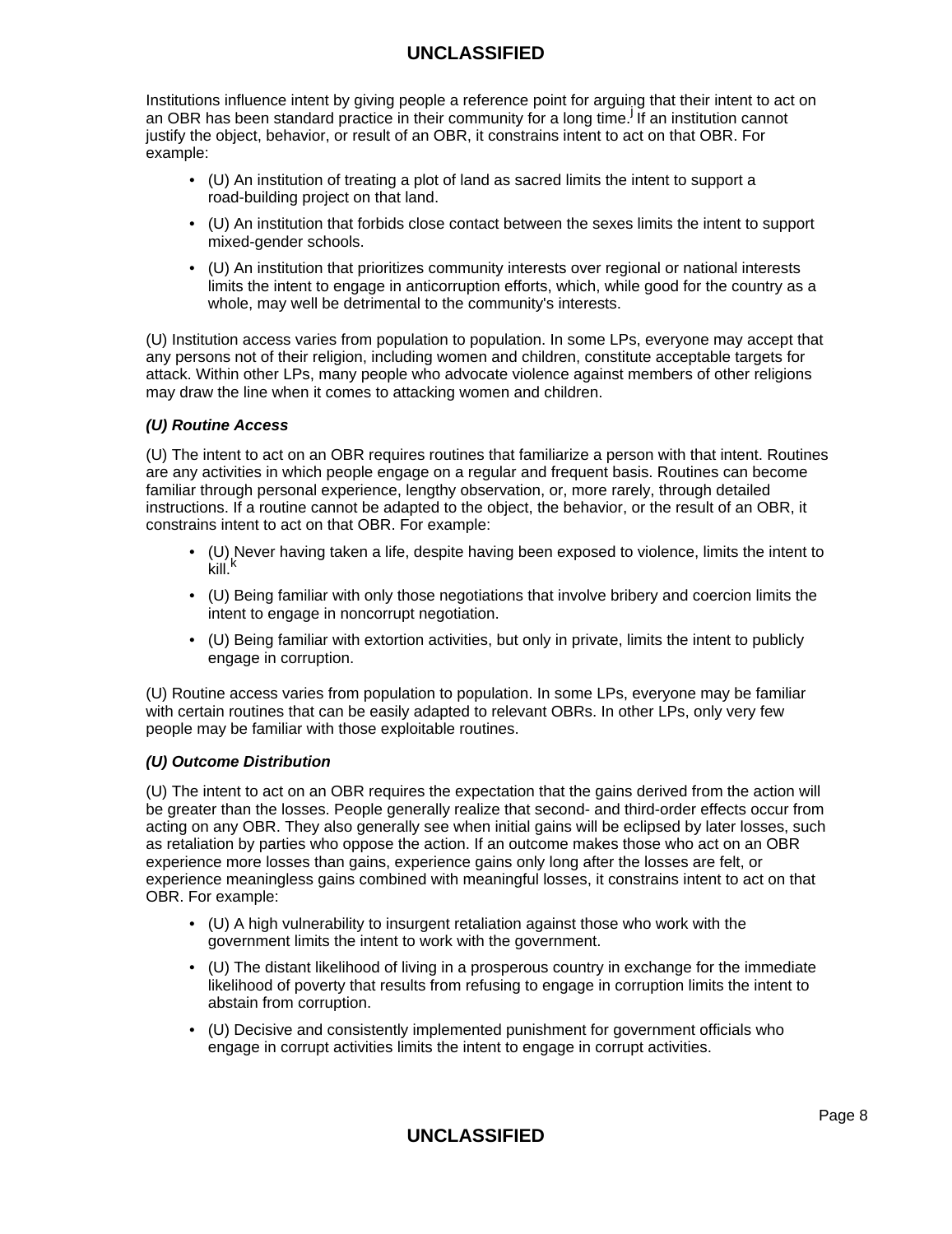(U) Outcome distribution varies from population to population. In some LPs, a person who attacks an enemy target may expect to suffer immediate, personal, and drastic consequences. In other LPs, the attacker may be able to quickly blend back in among local residents to make it more likely that the retaliation for the attack will be felt by others instead.

## **(U) Signaling Distribution**

(U) The intent to act on an OBR requires social pressure to act, which takes the form of signaling: nonverbal cues (body language, tone of voice, facial expressions, demeanor, etc.) by which people convey how they feel about an OBR. Signaling occurs among any people with whom a person regularly discusses or attempts to act on an OBR when those people consistently and publicly convey how they feel about the topic. If signaling takes place in a way that those who might act on an OBR do not see that other people want them to act, do not feel the need to respond to those other people's desires, or do not see the connection between the signaling and the OBR, the intent to act on that OBR is constrained. For example:

- (U) General dissatisfaction with extremist violence that is never openly voiced within a community limits the intent to oppose extremist violence.
- (U) Written or broadcast messages telling people to oppose extremism without ever engaging those people in a discussion limits the intent to oppose extremism.
- (U) Convincing a person to support development in general without ever winning support for particular developmental projects limits the intent to support any of those specific projects.

(U) Signaling distribution varies from population to population. In some LPs, there may only be a general but unspoken sentiment that the ruling regime or occupying force is a target deserving of attack. In other LPs, there may be prolonged, explicit, and intense signaling that those targets should be attacked.

#### **(U) Procedures for Analyzing the Social Terrain**

(U) Recognizing the general kinds of features that constrain capability and/or intent make it possible to then identify specific situations in which those features exist. STA identifies social-terrain features that reliably constrain behavior within a chosen LP.

#### **(U) Procedures**

(U) STA assessments use specific information about individual LP members to triangulate information about social-terrain features. STA assessments aggregate information about individual people to identify key features that are likely to produce widespread behavioral tendencies. Conceptually, STA assessment procedures work by identifying validated targets: people within the LP who actually acted on the OBR of interest. People who demonstrate only the capability or the intent to act on the OBR are not validated targets unless the development of the capability or intent alone is precisely the OBR that analysts seek to understand. Once these validated targets have been identified, the following procedures are performed:

- (U) Pick one validated target and identify the eight social-terrain features that permitted his or her capability and intent.
- (U) Pick a second validated target and identify his or her social-terrain features.
- (U) Record the similarities and differences between the two validated targets' social-terrain features.
- (U) Repeat the above steps for a third target, then a fourth, a fifth, and so on, incorporating new details about the layout of the social terrain with each new target.

(U) Layering the intelligence about each validated target allows the analyst to map an LP's key social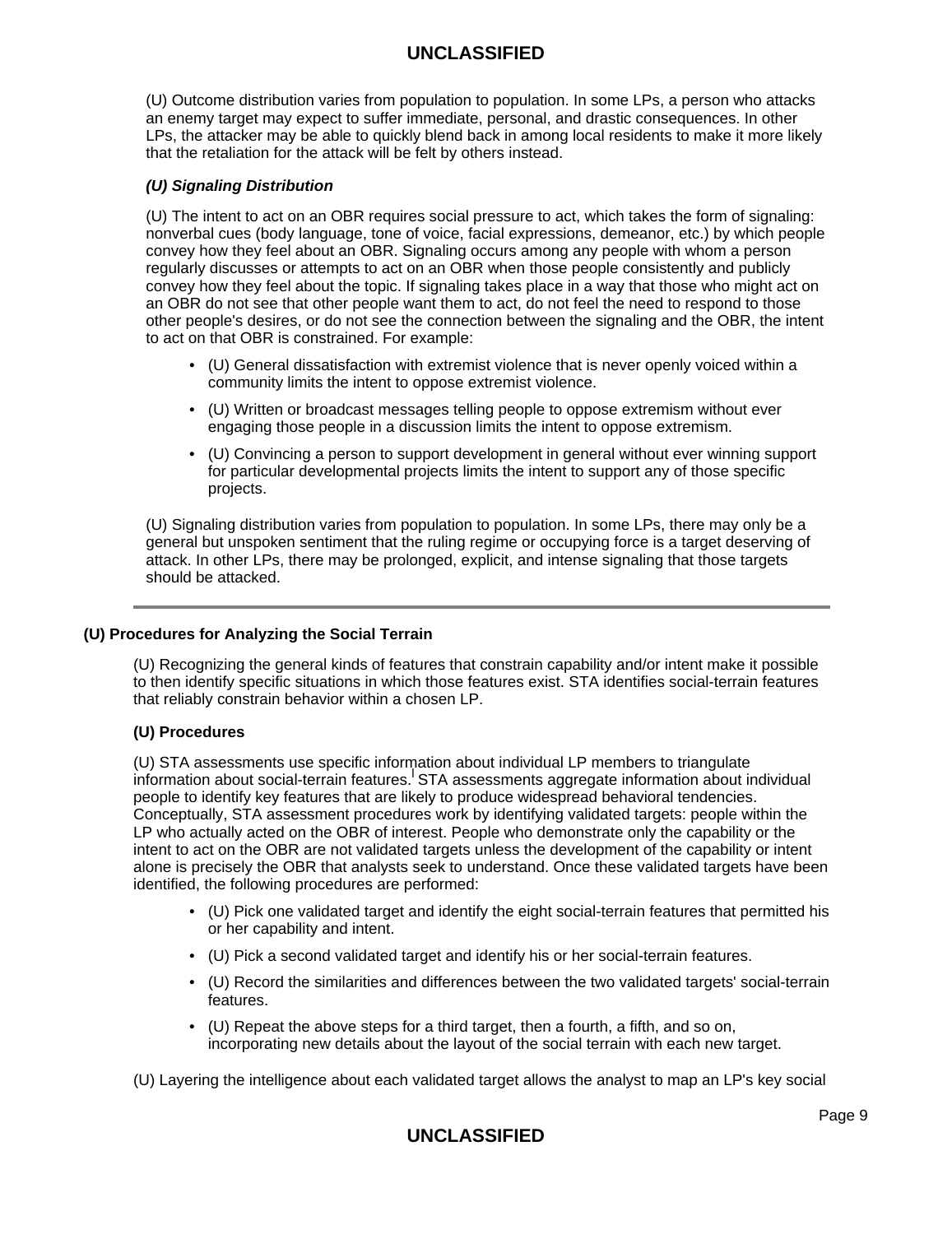terrain (see figure below). Some social-terrain features are largely shared, meaning they influence nearly all members of the LP. Other social-terrain features are patterned, meaning they influence only certain subsets of the LP. Some social-terrain features are *idiosyncratic*, meaning they vary so much from person to person that they cannot be considered key features of the social terrain.

![](_page_9_Figure_2.jpeg)

**UNCLASSIFIED**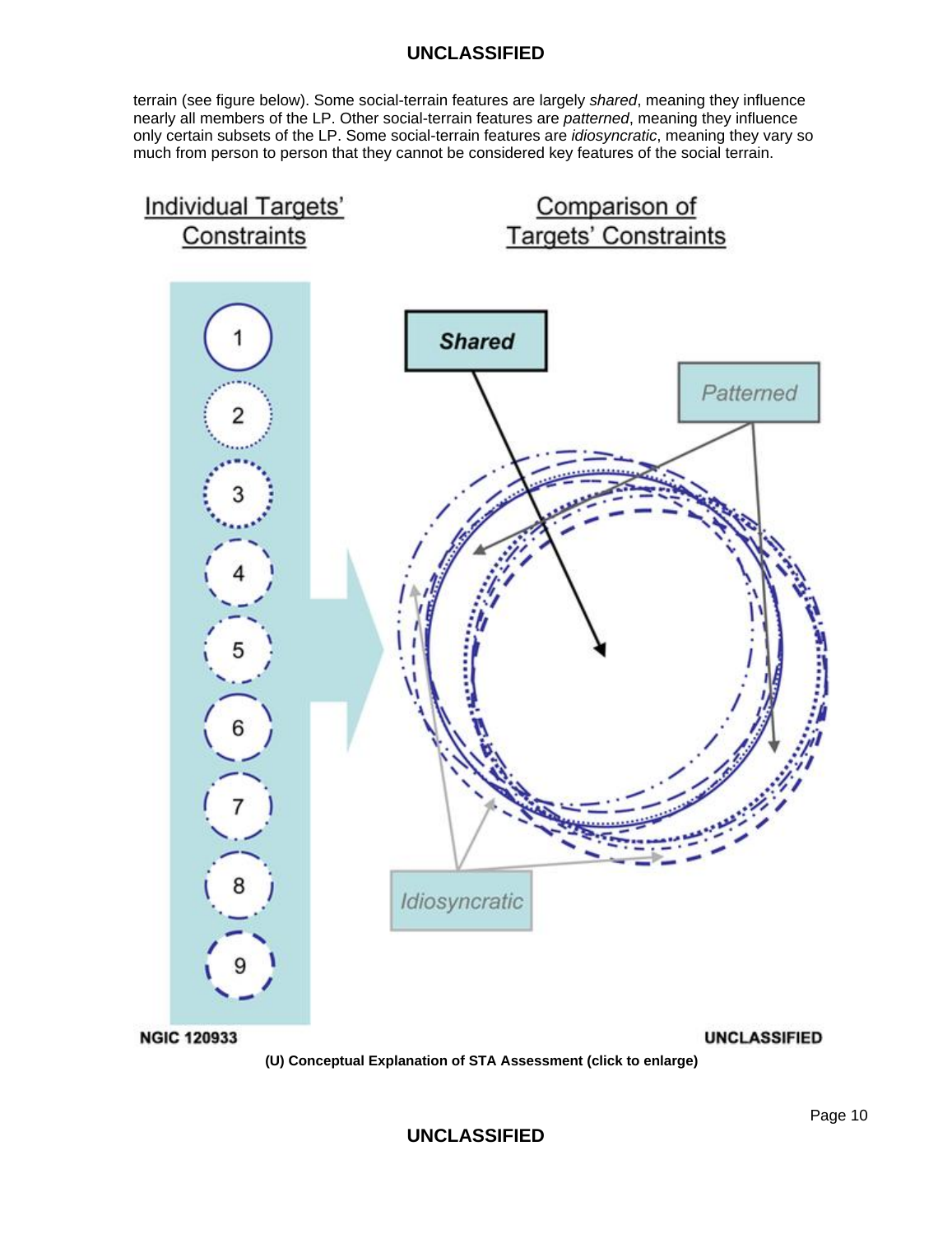(U) The actual process of conducting STA can take some getting used to. It often helps to organize information about targets and their social-terrain features into a table for convenient comparison. The following table will be used as an example to illustrate the process.

| <b>Individual Targets</b>       | 1 | 2 | 3 | 4 | 5 | 6 |   | 8 | 9 |                  |
|---------------------------------|---|---|---|---|---|---|---|---|---|------------------|
| <b>Capability Constraint</b>    |   |   |   |   |   |   |   |   |   |                  |
| <b>Site Access</b>              | A | A | A | А | A | A | A | A | А |                  |
| <b>Resource Access</b>          | A | А | А | А | B | C | Α | А | С | <b>Shared</b>    |
| <b>Information Distribution</b> | A | А | A | A | A | A | A | A | A |                  |
| <b>Expertise Distribution</b>   | A | А | A | А | B | C | А | Α | С |                  |
| Intent Constraint               |   |   |   |   |   |   |   |   |   | <b>Patterned</b> |
| <b>Institution Access</b>       | A | Α | B | B | B | B | A | B | A |                  |
| <b>Routine Access</b>           | A | Α | B | B | C | D | A | C | Е |                  |
| <b>Outcome Distribution</b>     | A | B | C | B | C | D |   | Ε | Е |                  |
| <b>Signaling Distribution</b>   | А | A | A | A | A | A | A | A | А | Idiosyncratic    |
|                                 |   |   |   |   |   |   |   |   |   |                  |

**NGIC-120934** 

**UNCLASSIFIED** 

#### **(U) Analytic Procedures for STA Assessment (click to enlarge)**

(U) Targets can be included in the table in any order as long as each is validated. The social-terrain features of the first target included in the table act as the baseline against which the features of subsequent targets are compared.

(U) In an actual analysis, it will often be useful to give a short description of each of these features. In the illustration table, all of the features for each target are labeled by letters of the alphabet for the sake of simplicity. All eight social-terrain features for the first target are by definition part of the same pattern (and are therefore all labeled A in the left-most column of the table).

(U) Similarities and differences between the first target's eight features and subsequent targets' features are noted. In the table, the second target's features that are similar to the first target's features are also labeled A. Features that differ are labeled B.

(U) This process is repeated for each new target for which there is credible information. Each time a new target's features match those of some previous target, those similarities are noted. Each time the new features differ, those differences are likewise noted (in this example, by giving a letter of the alphabet not already used).

- (U) As the table shows, getting information on even a small number of validated targets yields information about the social terrain. Three features (site access, information distribution, and signaling distribution) are all shared—they are the same for all targets analyzed, which means those three features are part of the social terrain for the entire LP.
- (U) Three features (resource access, expertise distribution, and institution access) are patterned—they are the same for only certain subsets of the targets, which means those three features are part of the social terrain for only part of the LP.
- (U) Two features (outcome distribution, routine access) are idiosyncratic—they include numerous departures from the baseline, but the differences vary so widely that they yield little information about the social terrain. Idiosyncratic differences are not consistent enough to make generalizations.

(U) Systematically comparing the social-terrain features for each validated target allows the analyst to describe the social terrain within which a given LP operates. If the analyst encounters a situation in which no shared or patterned features can be found, the features should either be redefined to be more inclusive (see Appendix B on the lumper-splitter problem) or the analysis should be performed

# **UNCLASSIFIED**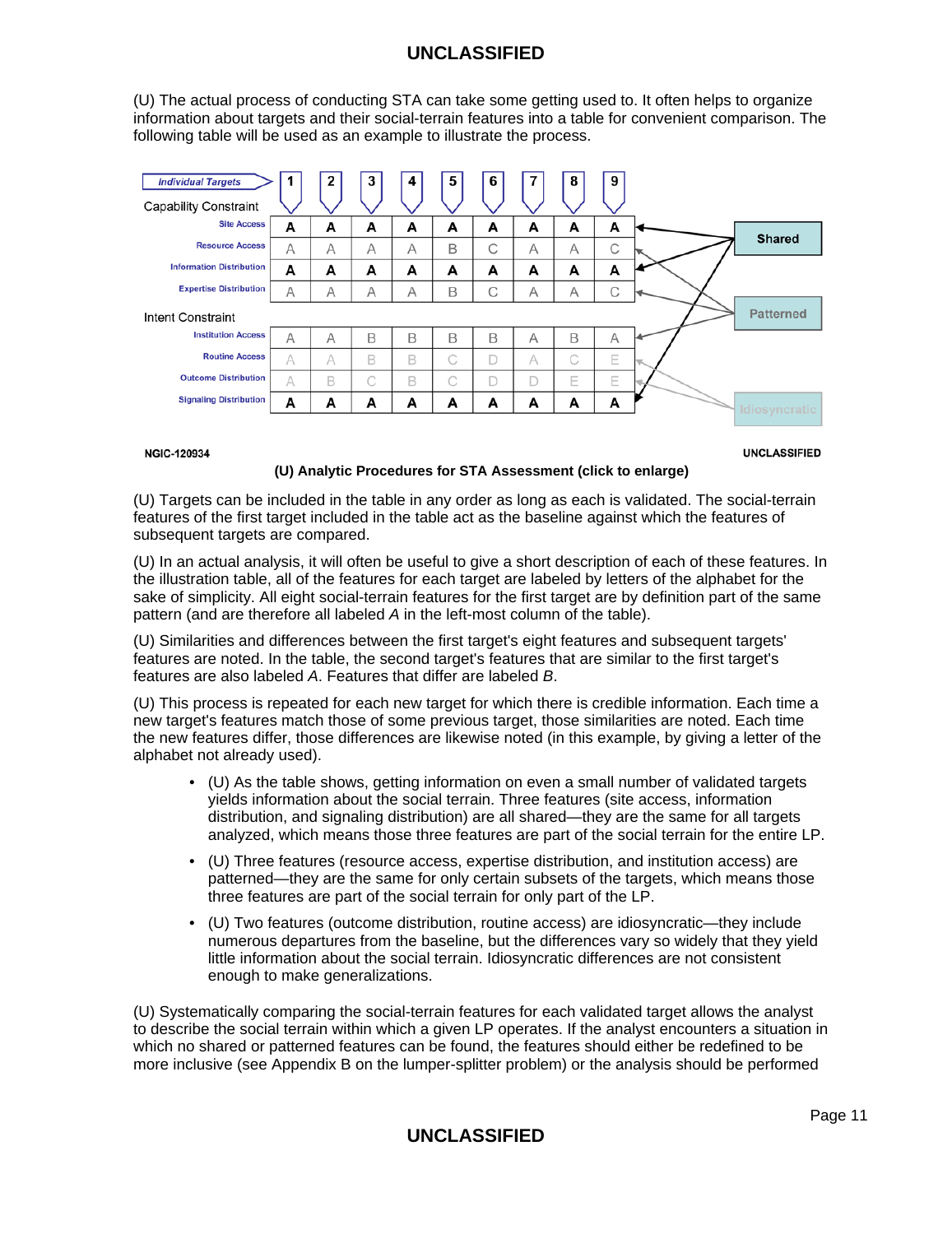on a smaller population.

#### **(U) Variations on STA Procedures**

(U) The STA procedures outlined here are a middle-ground approach. The comparison of multiple validated targets can be done statistically if the analyst needs more precise measures or if there is information available about so many targets that comparing them by hand would be unfeasible. Alternatively, STA assessments can be made based more on a general situational awareness or "gut feeling" if that is all that limited time or information allows. Going with a gut-feeling STA assessment is better than an assessment that does not consider constraints at all, because constraint-based assessments at the very least can be assumed to evaluate factors that are known to be decisive in producing behavior.

(U) As a general rule, the analyst should use the most precise analytic methods possible that time and information allow. However, there are times when a gut-feeling approach is actually more appropriate. If the evidence suggests that, say, a particular institution is entirely shared within a population—everyone has access to it—then there is little use in recording and analyzing each validated target's access to that institution. In other words, when a social-terrain feature is completely shared, it can be taken as a given. If it is possible that the feature is not widely shared, it should be included in the analysis.

## **(U) Confidence Estimates**

(U) Confidence estimates for STA assessments reflect the analyst's judgment as to how likely it is that individual LP members operating within the social-terrain features will act on the related OBR.<sup>m</sup> Confidence in a population's tendency to act on an OBR can be systematically calculated from confidence estimates concerning each individual social-terrain feature. Judgments about the features themselves are based on estimates of how many LP members are unconstrained in their capability and/or intent to act on the OBR as compared to how many LP members are constrained in their capability and/or intent to act on alternatives to that OBR. **Analysts must make these estimates from the perspective of the person who would make the decision to act on or not act on the OBR.** In the case of a military offensive, for example, the decisionmaker is probably a commander, or even a politician, while in the case of an extremist attack, the decisionmaker may be the individual extremist. When multiple decisionmakers are involved in a problem set, each of their respective OBRs should be analyzed for constraints.

(U) The effect of each feature is estimated according to common statistical principles by multiplying together (1) the percentage of the LP unconstrained in its ability to act on the OBR of interest and (2) the percentage of the LP constrained in its ability to act on alternative OBRs. Averaging feature totals for each constraint (adding them together and dividing the total by 4) produces a confidence estimate for capability and intent constraints: values closer to 1.0 indicate higher confidence while values closer to 0.0 indicate lower or no confidence (see figure below). Confidence in an assessment that an LP will develop both the capability and the intent to act on a problem set can be estimated by multiplying the separate capability and intent estimates together.<sup>n</sup>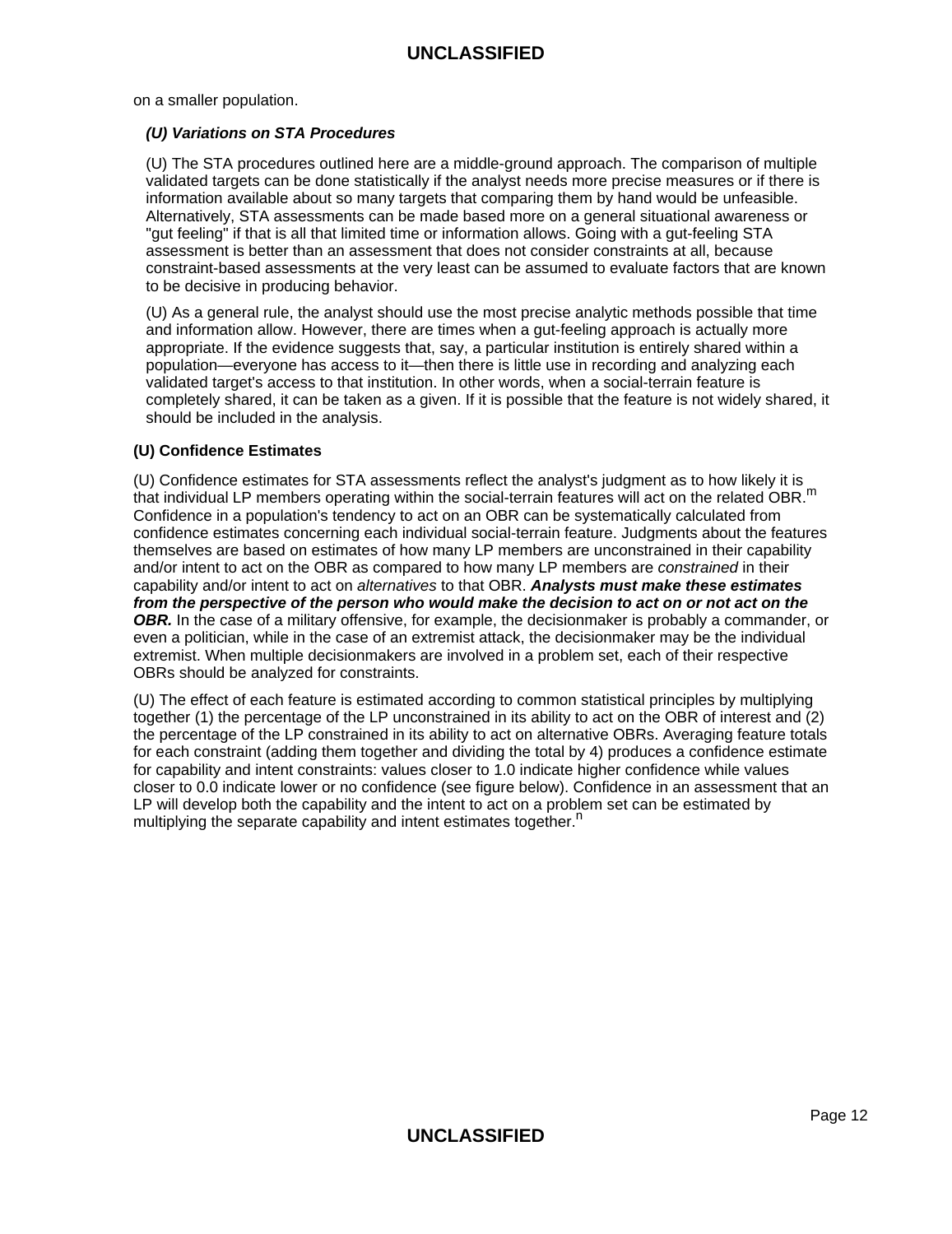![](_page_12_Figure_1.jpeg)

**(U) STA Assessment Confidence Estimates (click to enlarge)**

## **(U) Measures of Effectiveness**

(U) In the illustration table presented in the procedures section, routine access and outcome distribution were both labeled "idiosyncratic." However, these two features had some commonalities among targets (e.g., targets 1, 2, and 7 all had the same routine access). In real-world analysis, it is impractical to demand that a feature be the same for every single target in order to be considered "shared" or that features show absolutely no exceptions in order to be considered "patterned," or that a feature be different for every single target in order to be considered "idiosyncratic." Those inconsistencies can serve as a measure of an STA assessment's accuracy, and steps can be taken to improve assessment accuracy over time.

(U) STA assessment accuracy is estimated by dividing the number of targets that fit the assessment by the total number of targets. So, for example, if an analyst looking at the illustration table decided to assess that, rather than being idiosyncratic, routine access was patterned, the accuracy estimate for that assessment would be calculated by dividing the number of validated targets who showed commonalities with at least one other target (seven–three As, two Bs, and two Cs) by the total number of targets (nine).<sup>o</sup> The result would be 0.78, or 78%. The same calculation can be made in assessments of shared features. For example, if the analyst wanted to assess that routine access was actually a shared feature, the number of targets that were consistent with that assessment (three as) could be divided by the total number of targets (nine) to produce an accuracy estimate of 0.33, or  $33\%$ <sup>p</sup>

(U) The reliability of STA assessments can be assessed and potentially increased over time by adding more validated targets to the original analysis. If accuracy stays the same over time, even as new validated targets are added, then the assessment is reliable. Reliability is a gauge for how LPs

# **UNCLASSIFIED**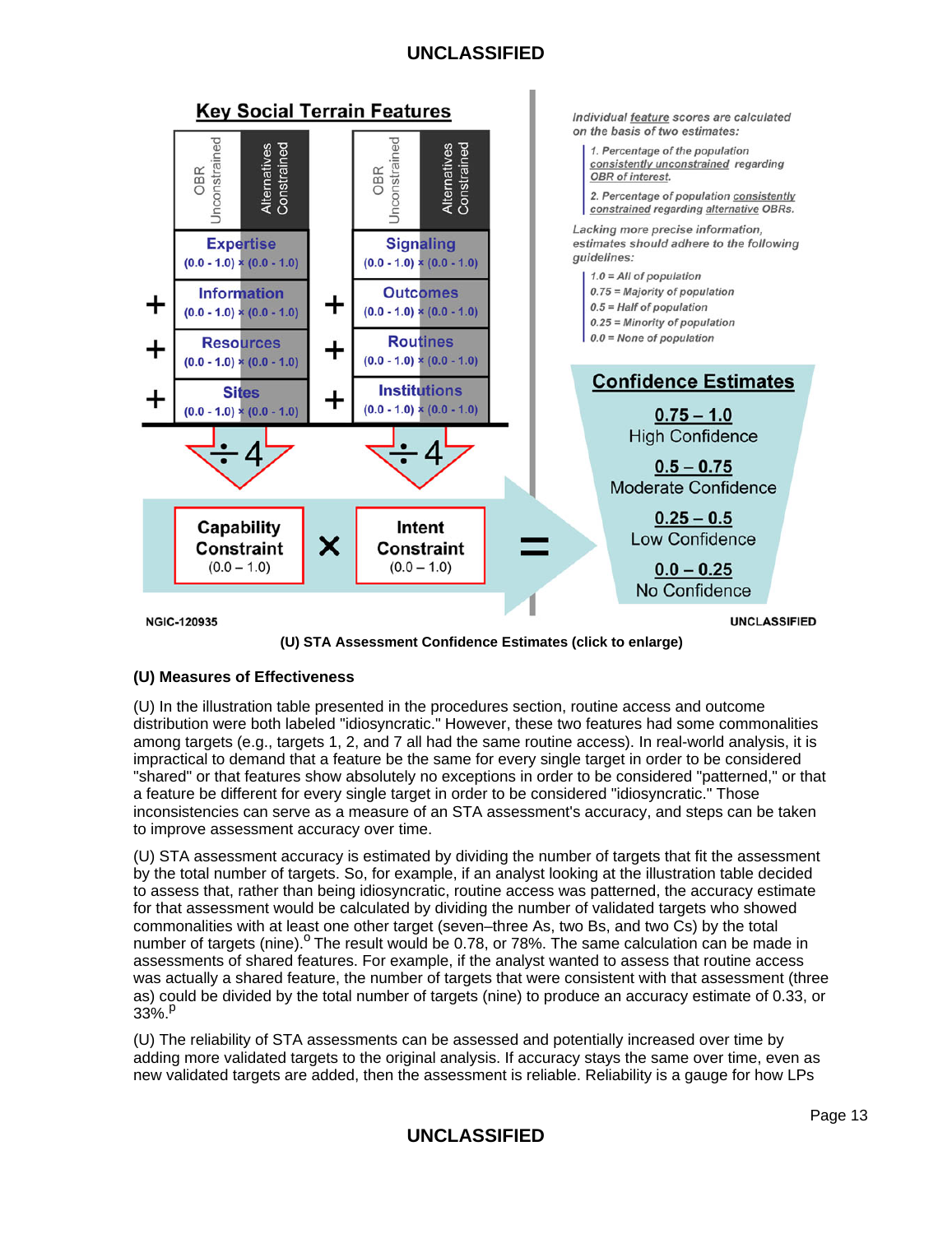are defined: if an assessment is highly reliable for certain targets and then suddenly becomes much less reliable when new targets are added, the two separate groups of targets may be more usefully treated as separate populations.

## **(U) Decision Advantage**

- (U) STA assessments increase decision advantage by organizing and prioritizing LP intelligence:
	- (U) Intelligence about constraints matters more than intelligence about other aspects of the lives of a population's members. Focusing intelligence on constraints makes it easier to allocate scarce collection and analysis resources to topics that are more likely to produce relevant and actionable information.
	- (U) Decisions about when and if to carry out kinetic or influence operations can be made based on the completeness of constraints. While each feature of a constraint can exist independently, an LP must have access to all four features to be completely unconstrained in its capability or intent to act on an OBR. Intelligence indicating that one feature of a capability constraint is in place may not justify an operation, but intelligence that all four features of both capability and intent constraints are in place may justify immediate action.
	- (U) Unintended consequences of operations are more foreseeable when constraints are well known. Breaking up a complete constraint by eliminating one of its features will automatically lead to the development of new OBRs as the remaining features are recycled in new settings. The process of identifying the features of capability and intent constraints that make behavior likely also identifies other features of other constraints—some of which will become involved in the unintended consequences of an operation.

(U) People who are unconstrained in both their capability and intent to act on an OBR can be expected to maintain that action indefinitely. On the other hand, people who are constrained in both their capability and intent to act on an OBR can be expected to avoid that action indefinitely. Both types of constraint combination make a specific pattern of LP behavior more likely. In contrast, contradictory capability and intent constraints—where people can do something, but do not want to, or want to do something, but cannot—make a change in behavior more likely. People exposed to contradictory constraints have two options: find a capability that matches current intent or find an intent that matches current capability (see figure below).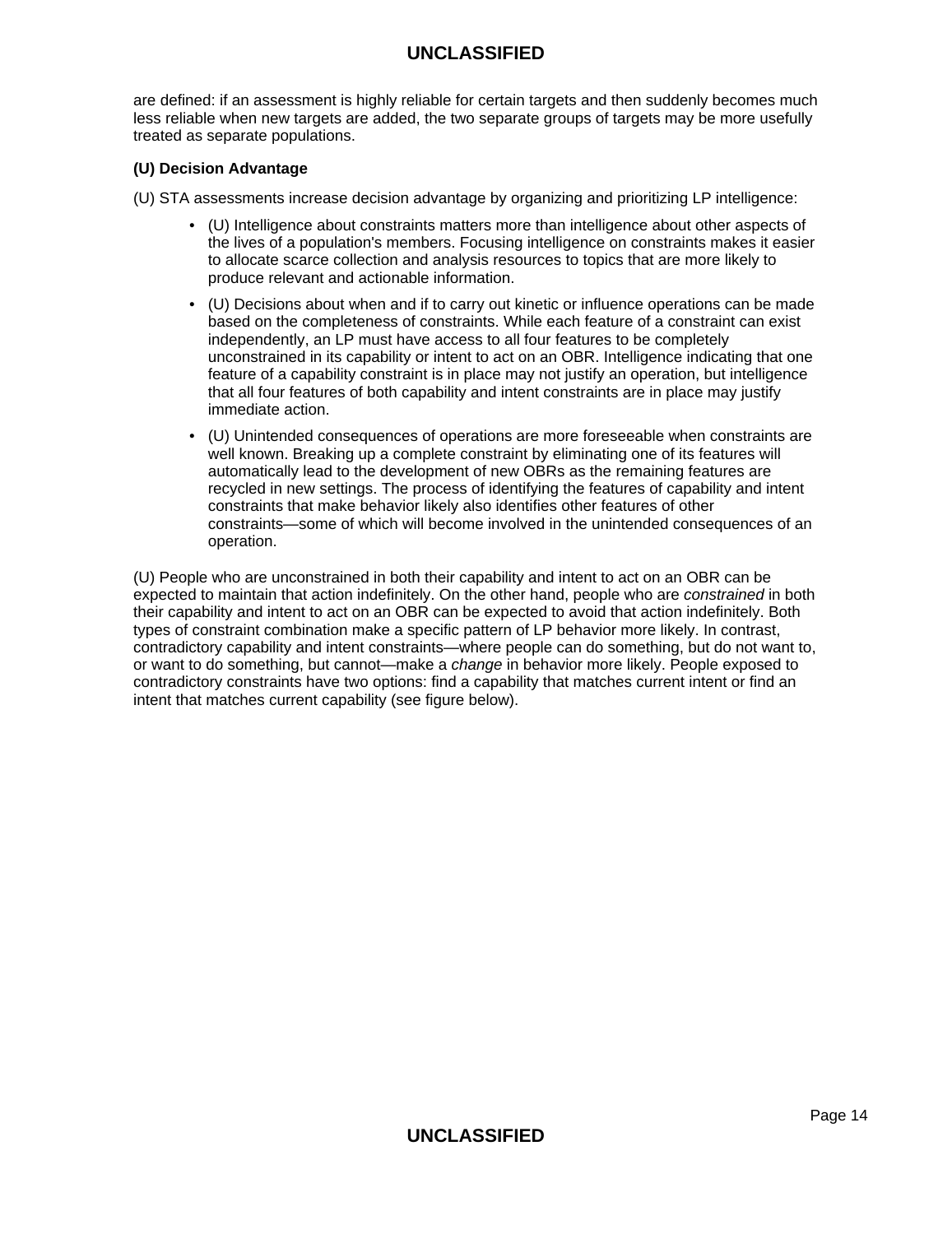![](_page_14_Figure_1.jpeg)

**(U) Behaviors Expected from Constraint Combinations (click to enlarge)**

(U) Constraint-based approaches to behavior modification must plan on these tendencies. If a pair of constraints makes the capability and intent to act on a problematic OBR likely, and an operation eliminates one of the features of, say, the capability constraint in that combination, people previously exposed to that combination will either develop a new capability that conforms to their already-formed intent or develop a new intent that conforms to their new lack of capability. These changes are certain to take place and should be considered when making decisions about how to carry out an operation.

(U) The arrangement of constraints must also be considered in making decisions about modifying constraints (see tone box below).<sup>q</sup>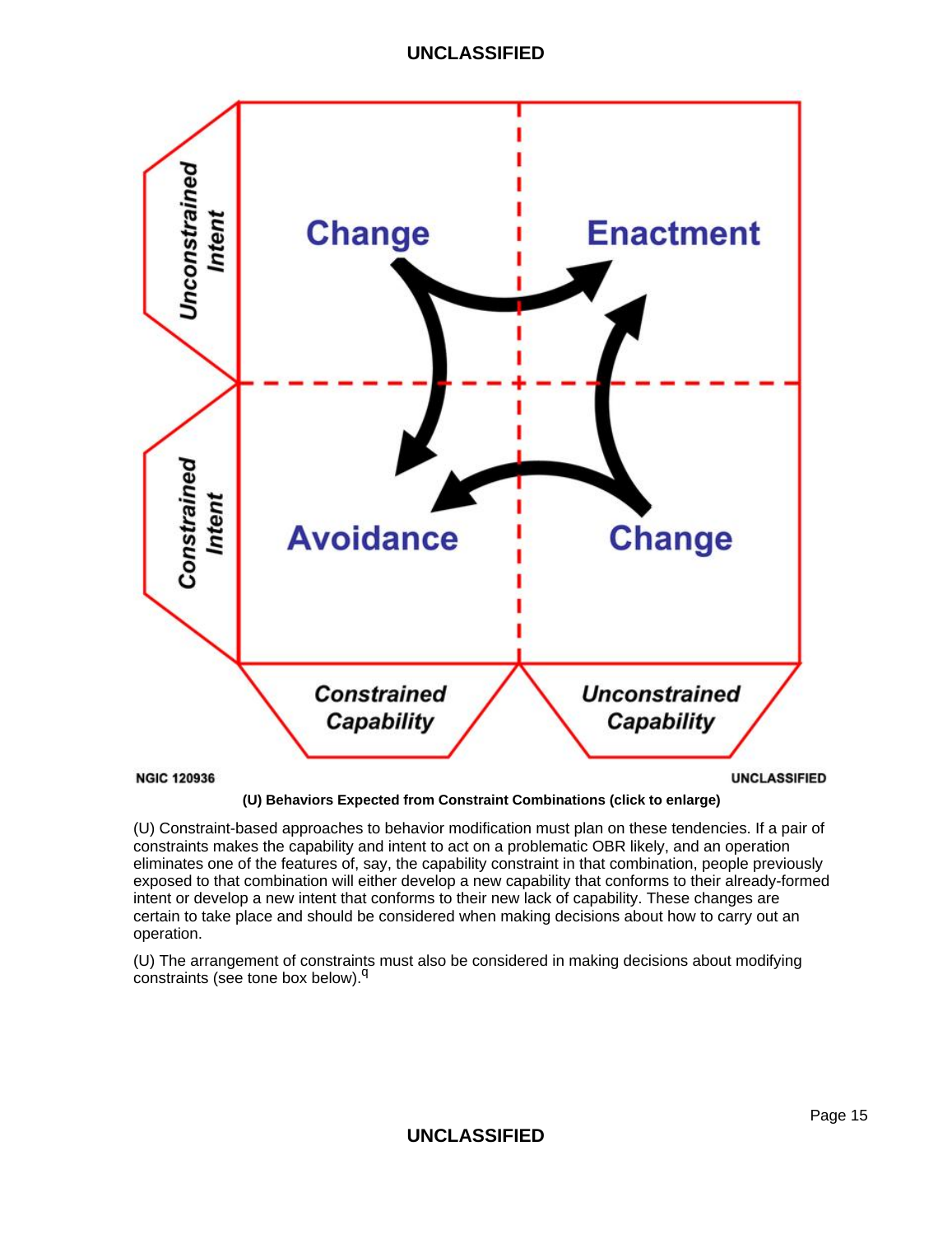## **(U) Arrangement of Constraints**

(U) Decisions regarding if and how a constraint should be targeted depend upon the way the constraints are arranged.<sup>r</sup> Social-terrain features can either occupy a centralized arrangement or a distributed arrangement.

## (U) **Centralized Arrangement of Constraints**

(U) Features that occupy a centralized arrangement are specifically intended to fit together: sites in a centralized arrangement, for example, are designed to fit the information, expertise, and resources necessary for a specific capability. Likewise, signaling, for example, is specifically tailored to fit familiar routines and institutions and to highlight outcomes necessary for a specific intent. Because they are intended to work together, features in a centralized arrangement tend to be homogenous: the best way to ensure that any particular site fits the other three capability social-terrain features is to ensure that all potential sites meet those specifications; the best way to ensure that any particular signaling fits the other three intent social-terrain features is to ensure that all signaling conforms to those requirements. Because of these characteristics, social-terrain features that occupy a centralized arrangement tend to have few alternative ways of achieving the same behavioral results. Eliminating just one or two features disables the others, and there are typically few potential replacement features available within the LP. Centralized arrangement is typically employed by actors who are concerned with increasing the quantity, frequency, and consistency of a result. The price of increased output is heavy investment of time and resources and near-constant monitoring.

#### (U) **Distributed Arrangement of Constraints**

(U) Features that occupy a distributed arrangement of constraints are not designed to fit together—they just happen to fit together some of the time. Certain sites, for example, may be designed to meet a wide variety of purposes (or may not be designed to fit any purpose at all), but when combined with particular resources and a particular distribution of information and expertise, those sites create a specific capability that may be of concern. Likewise, signaling that serves a benign purpose may create a problematic intent when it happens to be combined with specific routines, institutions, and outcomes. Features in a distributed arrangement tend to be diverse: they are not specifically intended to support one another, so people generally take no steps to make them fit together better. Because of these characteristics, social-terrain features that occupy a distributed arrangement tend to have many alternative ways of achieving the same behavioral results. Eliminating specific features in such situations does little, as any particular feature usually has many alternatives that can serve the eliminated feature's purpose just as well. Actors who are more concerned with simply having any output at all can employ distributed arrangement of constraints and still obtain their desired results. As long as they have no particular need to outpace the results of other actors, distributed arrangement works well enough and requires little investment.

(U) Behavior that arises from a centralized arrangement of constraints can most efficiently be altered by eliminating a few specific features of the constraints that make the problematic OBR likely while also introducing and supporting replacement features that better allow alternative OBRs. On the other hand, behavior resulting from a distributed arrangement of constraints can very rarely be modified by directly attacking the constraints themselves. In such situations, it is typically more effective to modify the overall layout of the social terrain—in other words, to remove constraints on alternative OBRs in order to decrease the overall number of people who act on problematic OBRs.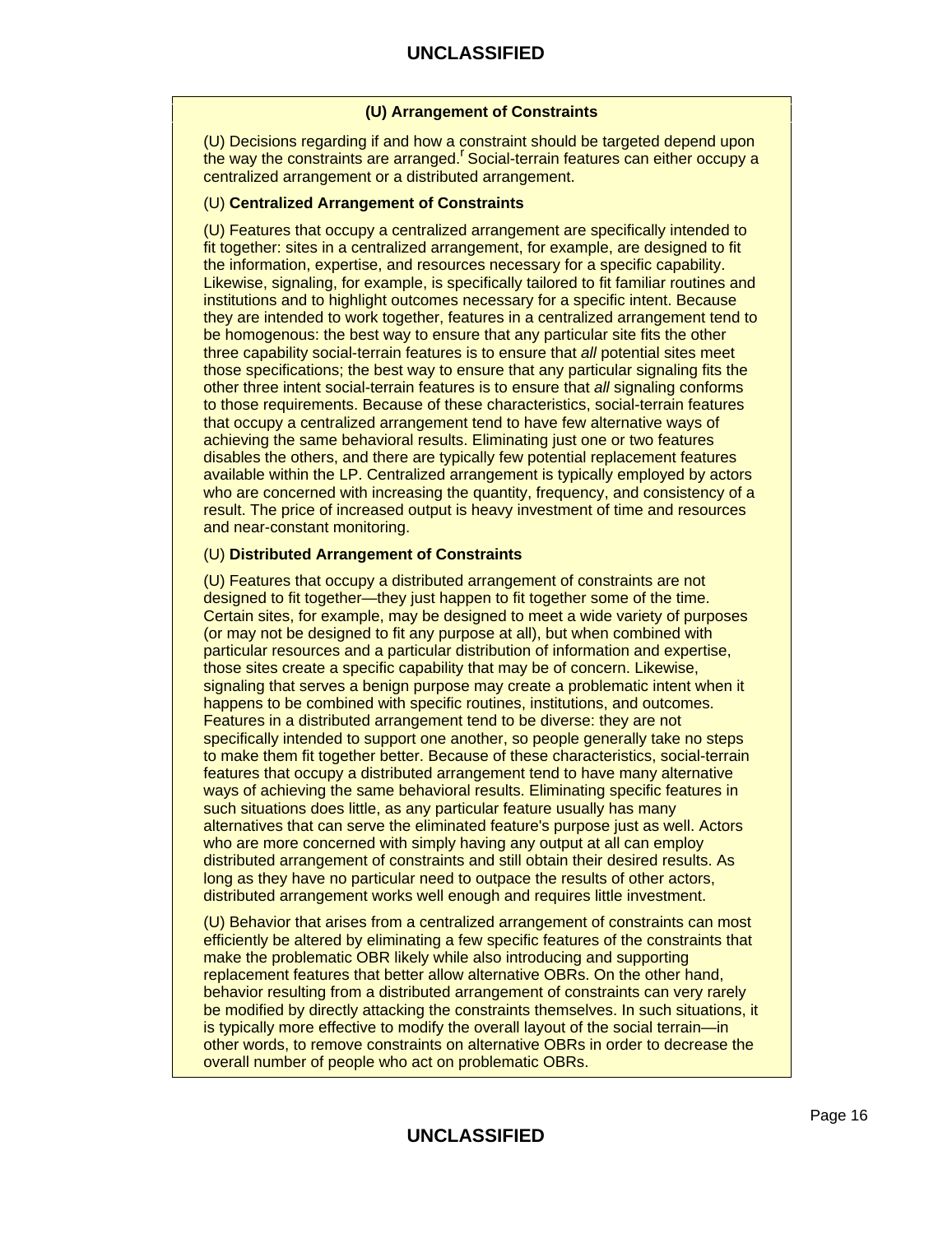#### **(U) Limitations**

(U) STA assessments depend upon obtaining intelligence on all eight social terrain features for most validated targets. The type of information necessary to perform a STA assessment is often not the type of information that is collected on individuals of interest. Limited information about individual targets can threaten the quality of STA assessments, and such limitations should be taken into account when evaluating the assessments.

#### **(U) Operations Based on STA Assessments**

(U) All STA assessments are probabilistic. They provide information about likelihoods and tendencies—things that will probably happen within an LP. Exposure to constraints will not always prevent a person from acting on an OBR, and lack of exposure to constraints does not mean a person will necessarily act on an OBR. Behavior is too random to forecast with that much certainty.

(U) Operations designed to modify constraints should not be expected to yield an immediate change in the behaviors that make up the problem set. Success of such operations is measurable, but only over a time period of successive operations. An STA-based operation can be considered to have produced results if, over a period of consistently carrying out the operation, successive STA assessments show consistent changes in the makeup and prevalence of social-terrain features. An operation can be considered a success if, over this same time period, the behaviors that make up the problem set show a steady change in prevalence consistent with the goals of the operation.

(U) In some cases, STA assessments can be adapted for targeting purposes. More information on this subject can be found in Appendix C.

#### **(U) Conclusions**

(U) The procedures in this assessment use information about the social terrain to better anticipate LP behavior. There is no way to know everything about an LP, but intelligence on constraints reduces uncertainty about current and future LP behavior to address operational needs in ways that other analytic methods have not. The procedures provided here are designed to define operational environments of LPs, describe those environments' effects, evaluate potential threats, and forecast probable COAs.

(U) The principles outlined in this assessment allow analysts and operators to know certain things about LPs before any specific intelligence has been gathered or analyzed. The features that make up the two constraints are the factors that directly limit LP behavior; other aspects of the operational environment, while perhaps beneficial in terms of adding nuance, are not so directly relevant to mission objectives. The procedures outlined in this assessment allow analysts and operators to sift through the sometimes overwhelming amount of LP intelligence to specifically extract the information that is more likely to be useful and to analyze that information in a way that is more likely to be actionable.

#### **(U) Consideration of Alternative Analyses and Contrary Evidence**

(U) Alternatives to the approach outlined in this assessment are addressed in the previous NGIC assessment: (U) Complex Environments - An Alternative Approach to the Assessment of Insurgencies and their Social Terrain, Part 1: Identifying Decisive Factors.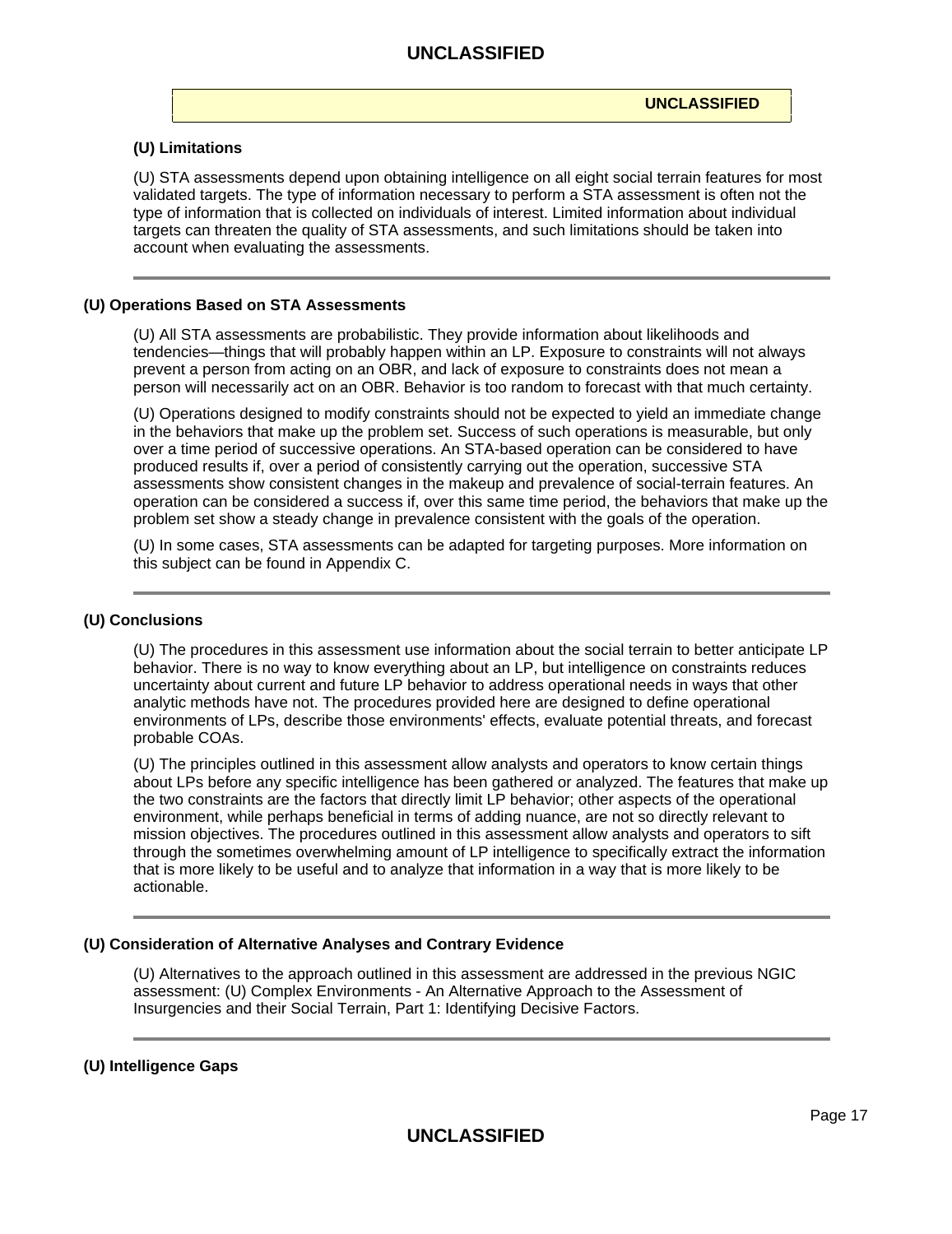(U) All eight of the social-terrain features discussed in this assessment constitute gaps in our understanding of any particular local population. The procedures in this assessment can be applied to any situation in which multiple people seem to be channeled toward participation in specific patterns of behavior.

### **(U) Appendix A: Mechanisms and Behavior**

(U) Certain factors limit the range of behaviors possible within a given setting. These constraints make some behaviors more likely than others because of the way the human brain digests information. This appendix explains the means by which constraints cause behavior.

(U) The brain automatically assigns two attributes to any OBR, which, in combination, determines the behavioral response. The first attribute is the amount of time it takes an expected result to occur after combining a behavior with an object—some results happen immediately, others can take years, and most happen somewhere in between those two extremes. This first attribute is the brain's understanding of a person's capability to produce a result. The second attribute is the amount of emotion assigned to the result—some results can be seen as entirely positive, others as entirely negative, and most fall somewhere in between those two extremes. This second attribute is the brain's understanding of a person's *intent* regarding a result.

(U) For the sake of simplicity, each attribute can be split into two basic categories: a person can either have or lack the capability to produce a result and have either positive or negative intent toward that result—either he wants it or he does not. The brain perceives capability of positive intent as a source of pleasure and incapability of negative intent as the absence of a source of displeasure. Both types of combinations make a person feel satisfied (see figure below). The brain perceives capability of negative intent as a source of displeasure and incapability of positive intent as the absence of a source of pleasure. Both types of combinations make a person feel frustrated. The more extreme the attributes (the more completely capable or incapable a person is, or the more absolute the positive or negative nature of his intent), the stronger the sense of satisfaction or frustration the combination elicits.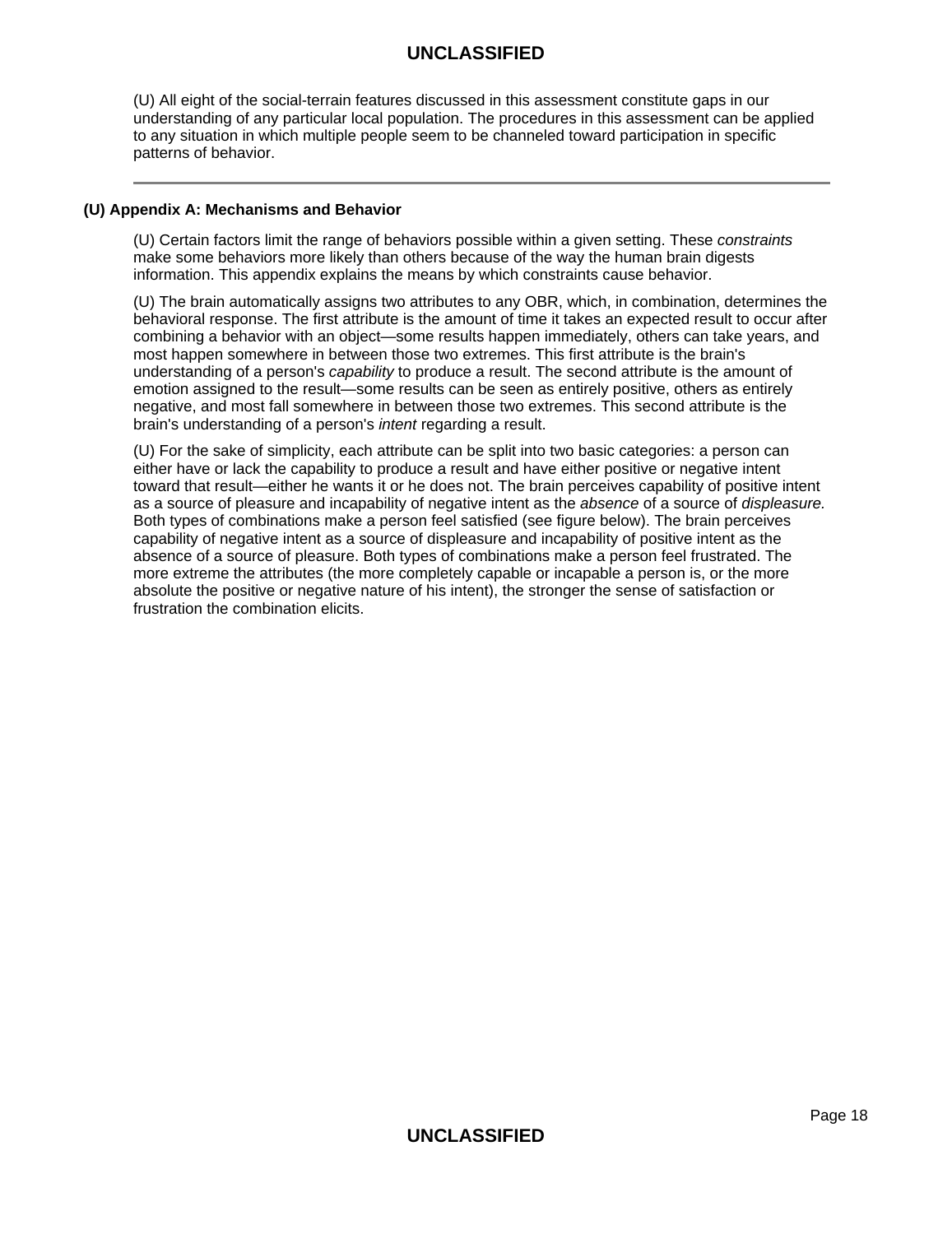![](_page_18_Figure_0.jpeg)

# **Complete Lack of Capability**

**NGIC 120926** 

**UNCLASSIFIED** 

**(U) Motivational Responses to Perceived Results (click to enlarge)**

(U) Because of the biology and chemistry it uses for information storage, the brain automatically responds to capability-intent combinations. These responses are behavior. A combination that elicits satisfaction motivates a person to maintain his behavior. Frustration motivates a person to change to an alternative behavior.

(U) Behavior in general is fully explainable, based on the brain's mechanisms. However, specific behaviors are difficult to explain or forecast because persons' experiences—and, therefore, their perceptions—change constantly and often erratically. The random changes in persons' perceptions make individual person's behaviors highly variable and very unpredictable. The only way behavior becomes consistent enough to forecast is for it to take place in settings in which persons are limited in the range of objects upon which they can act, the range of behaviors on which they can act, or the range of results they can produce.<sup>1</sup>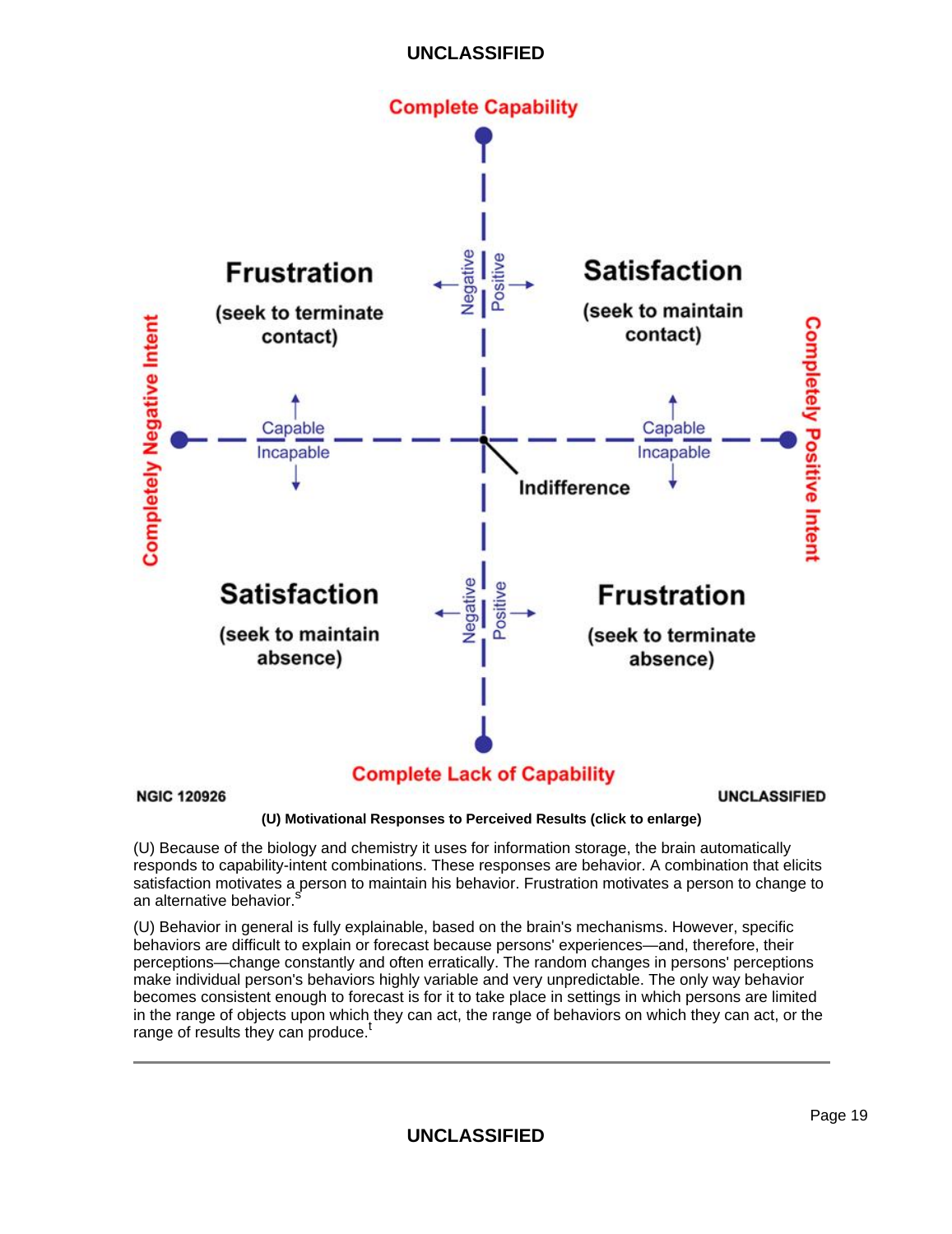## **(U) Appendix B: The Lumper-Splitter Problem**

(U) There are too many individual results, objects, and behaviors to identify them all. However, there are usually limited numbers of kinds of results, objects, and behaviors. For example, threats can take many forms, but they are all still threats, and threats of all forms are different than bribes. A threat and a bribe are each a different kind of behavior, even though they can each technically involve many different discrete behaviors.

(U) There is practically no limit on the number of ways the objects, behaviors, and results within a problem set could be categorized. This requires that some OBRs be lumped together as a single kind of OBR while other OBRs are split into different kinds. There are no standardized procedures for deciding which OBRs to lump and which to split. This puts the responsibility on the analyst to explain how the OBRs were categorized in any particular analysis.

(U) For example, one problematic result within the general problem set of insurgent support is the receipt of funds to carry out insurgent attacks. Those funds could be given to individual people who used the funds to mount an attack or to organizations that would then redistribute the funds to insurgents. The funds could be channeled to either of those two objects through either informal contributions, such as handing money to a friend, employer, or even a person on the street, or through formal contributions, such as a bank transfer or official donation. While each of these OBRs could potentially produce the result of insurgency funding, the same behaviors could influence the same objects in a way that channeled funds toward development projects or to legitimate political parties (see figure below).

![](_page_19_Figure_5.jpeg)

**(U) Example of Lumping and Splitting (click to enlarge)**

(U) The above diagram shows only one way to lump and split the problem set. The types of results could include individual theft or personal savings, to name a couple additional options. The types of objects could split individuals into those who have a personal relationship with the giver, such as a relative, and those who have a more institutionalized relationship, such as a boss. Both types of behaviors could be further split into subtypes: both formal and informal contributions could be made either online or in person, for example.

(U) The number of potential categories is virtually limitless. The number and range of kinds will need to be determined by the time and resource limitations imposed on the analyst and by the overall purposes of the analysis itself. Too many categories may only create noise and lengthen the time needed to produce the analysis. Too few categories may ignore important differences and decrease

# **UNCLASSIFIED**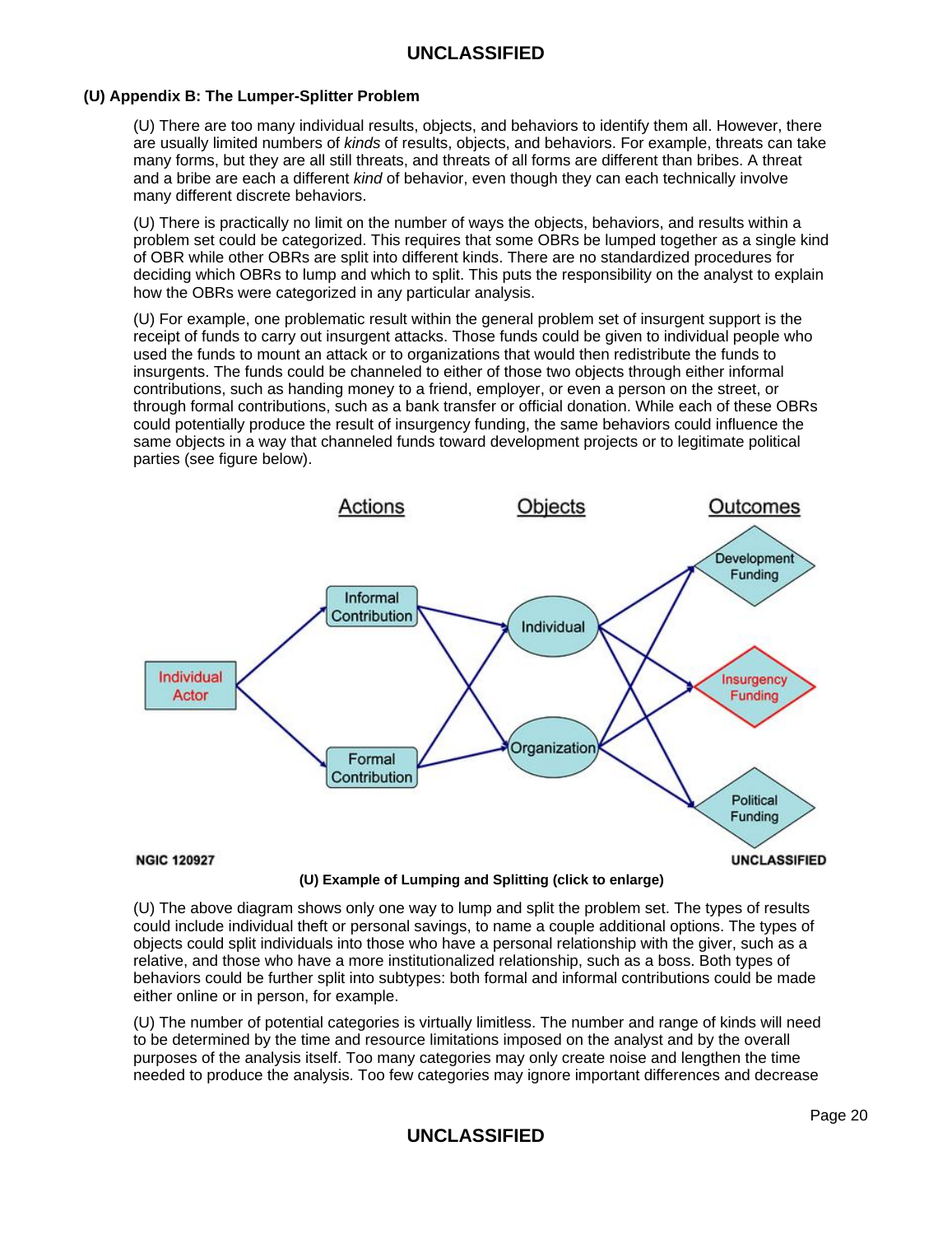the decision advantage offered by the analysis. These decisions depend upon the judgment of the individual analyst but should be made explicit in any given analysis as part of the description of the methodology.

### **(U) Appendix C: STA Assessment for Targeting Purposes**

(U) STA can be used to target individuals who are likely to act on OBRs of interest. STA targeting is somewhat different than normal STA procedures and has some definite limitations in how and when it can be usefully employed. This appendix outlines STA targeting procedures.

(U) Targeting refers to any effort to locate specific people of interest among all of the other people within a given area of operations. As such, it may be used in "capture-kill" operations or in nonkinetic operations, such as efforts to identify potential collaborators or powerbrokers.

## **(U) Limitations**

(U) STA targeting is not always the appropriate choice for understanding and forecasting behavior. If nearly all members of an LP are *unconstrained* in their intent and capability to engage in extremist violence, for example, and nearly all are constrained in their intent and/or capability to act on alternative OBRs, then it is relatively easy to target individual people who conduct that violence. However, these same conditions create too many targets: the constraints make that OBR generally likely among the entire population, so removing individuals will not remove the threat.

(U) On the other hand, if nearly all members of an LP are unconstrained in their intent and capability to act on many alternative OBRs, including extremist violence, then it is relatively easy to fix the problem of extremist violence by targeting and neutralizing problematic individuals. The small number of people exposed to the problematic constraints makes this possible. However, these same conditions make it difficult to target individual violent people, as those people are a much smaller—and therefore harder to find—portion of the total LP. This means that targeting becomes a less desirable option as the number of unconstrained OBRs within an LP increases.

![](_page_20_Figure_8.jpeg)

**(U) STA targeting Assessment Limitations (click to enlarge)**

(U) Targeting is very resource intensive. Even the best equipped military force usually lacks the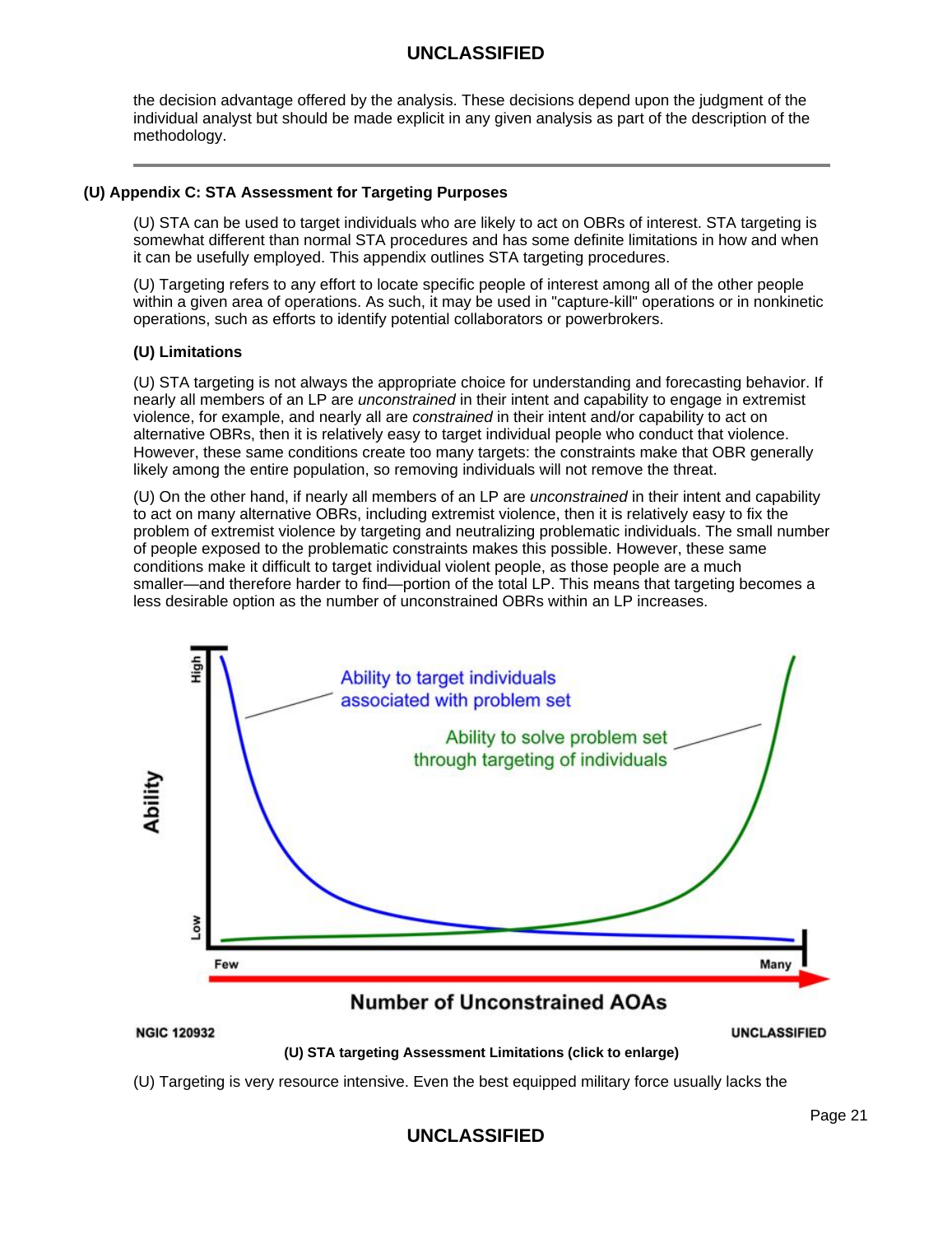manpower, resources, and time to reliably identify most of the viable targets. Policing is a more suitable avenue for such targeting, but even that presents a major resource burden.<sup>u</sup> Even if the number of constraints in an LP is conducive to it, targeting can only truly be appropriate if the force that does the targeting has the technical capability and political will to eventually identify, monitor, and neutralize nearly all targets that have both the capability and intent to act on problematic OBRs and to identify and continuously monitor all targets that have the intent to act on those OBRs. This usually requires highly embedded security forces capable of removing targets without hurting nontargets and maintaining constant (usually covert) proximity to the majority of potential targets. If such operations are not feasible, then targeting is not the best way to use STA.

### **(U) Targeting Procedures**

(U) Most potential targets either do not want to be found or do not know that someone is looking for them. Constraint analysis facilitates identification of these targets by identifying people who occupy "no-go" social terrain: people who are unlikely to be involved in the problem set (see figure below).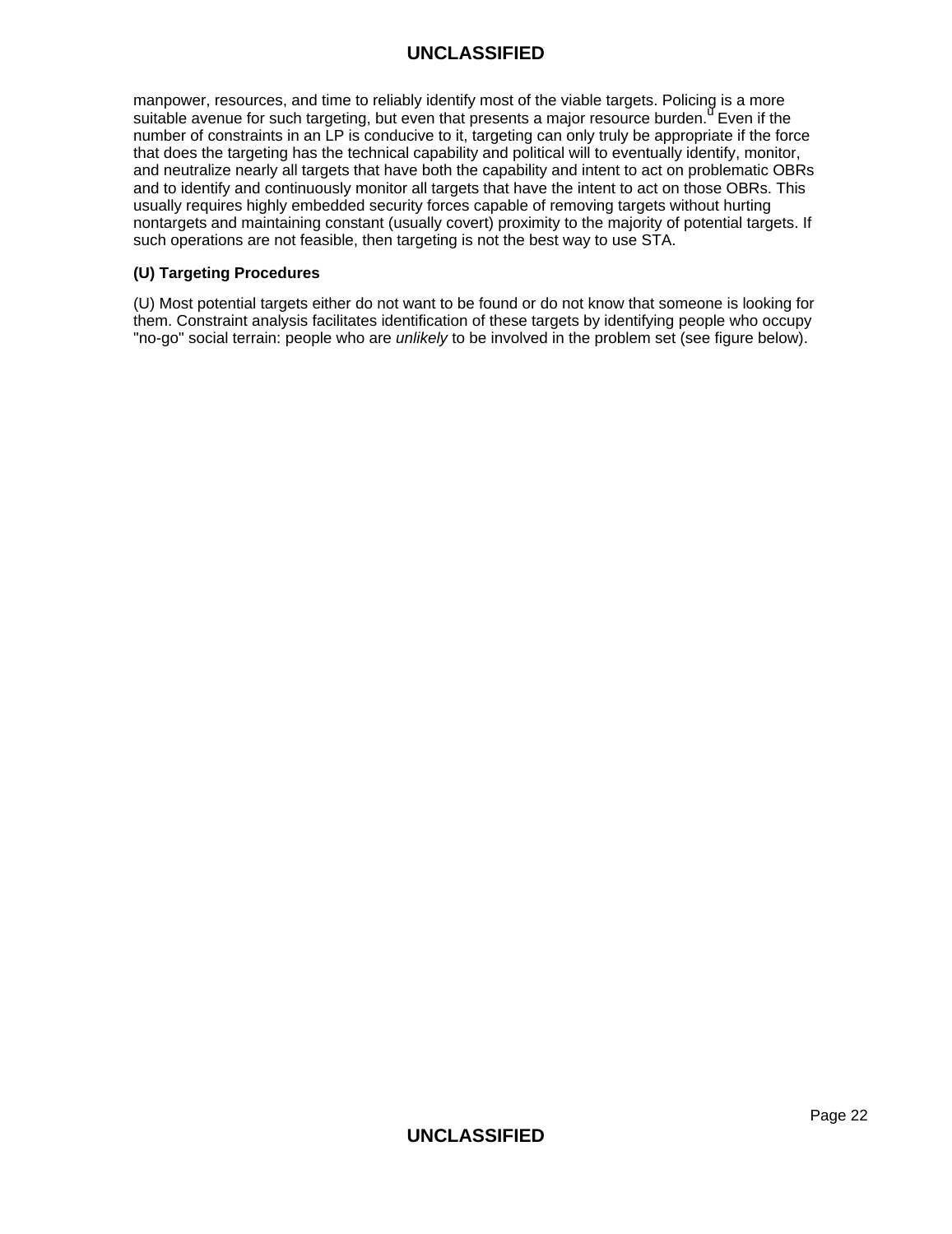# **Without Constraint Information**

![](_page_22_Figure_2.jpeg)

(U) Any area of operations begins as an open field of possibility, where it is reasonable to assume a total lack of constraints—all members of the LP have both the intent and capability to act on the OBRs relevant to the problem set. STA targeting assessments systematically reduce the pool of

**UNCLASSIFIED**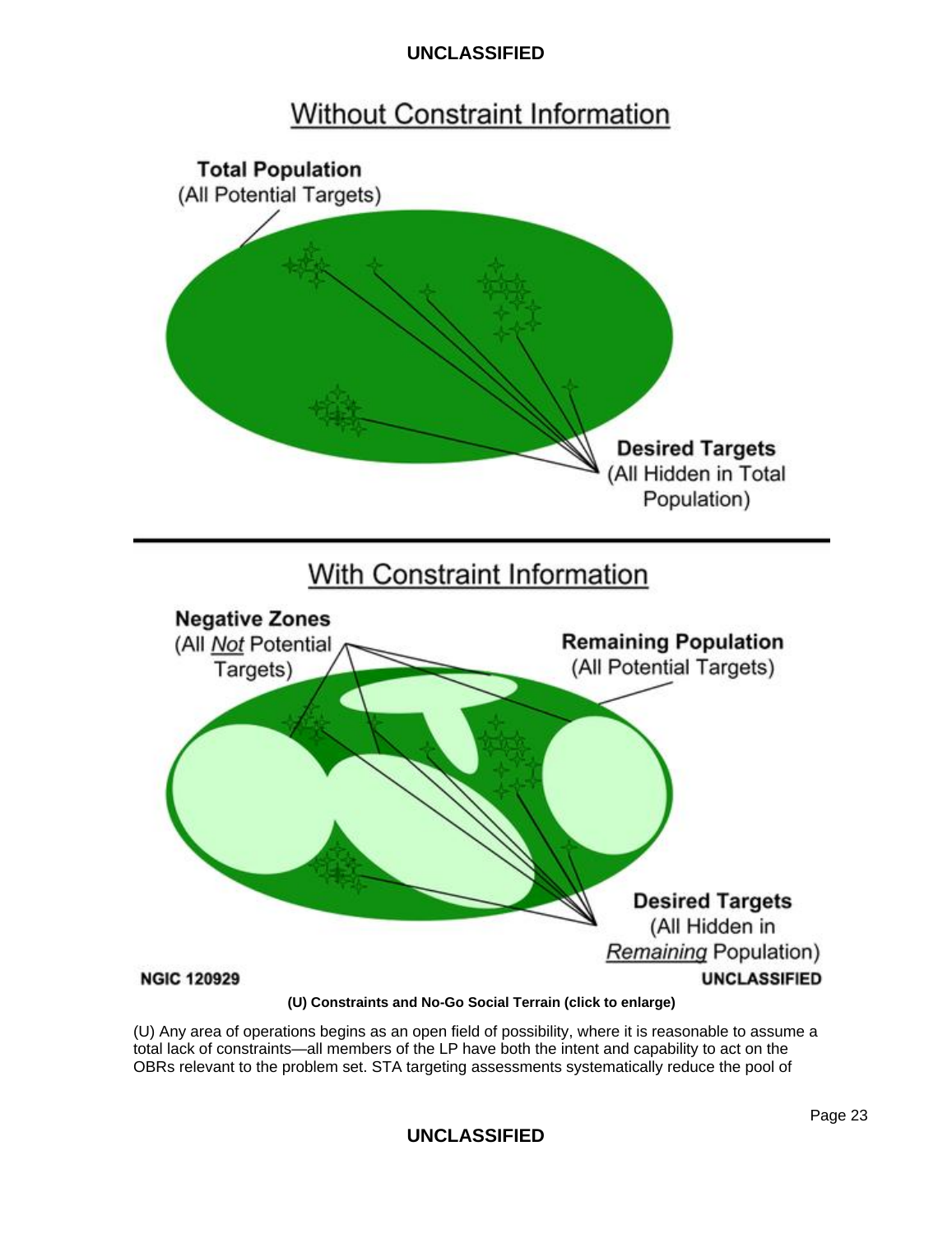possible targets by determining which people are unlikely to act on the problematic OBR.

(U) STA targeting assessments can begin with any of the four features of either of the two types of constraints. For example, certain sites may not offer access to the OBR's object and, therefore, would not be exploitable. These limitations indicate that any people who operate only within these sites should be removed from the analysis in order to focus attention and resources on other people more likely to act on the problematic OBRs. Similarly, investigating other features identified as no-go social terrain identifies areas where analysts and operators know they do not need to look. Determining which people are constrained in regard to the OBR reduces the overall number of people who must be monitored in efforts to identify individuals who really are of interest.

(U) To clarify, when people are unconstrained in their capability and intent to act on an OBR, they are likely to act on it. People who have multiple sites, plenty of information, consistent signaling, and so on, face no opposition to acting on an OBR. On the other hand, when any of these features hinder people's capability or intent, those people are constrained and are therefore less likely to act - with the likelihood decreasing in direct proportion to the degree to which they are constrained.

## **(U) Confidence Estimates**

(U) By themselves, numerous and high-quality intelligence sources are usually not enough to estimate confidence in STA targeting assessments because even a simple STA targeting assessment *must* involve multiple hypotheses: the hypothesis that a person is unconstrained in his capability and intent to act on an OBR as well as the hypothesis that a person is constrained in his capability and intent to act on alternative OBRs. Confidence estimates for STA targeting assessments must balance confidence that a person will do something against confidence that he will not do something else instead. <sup>V</sup> This balance can be achieved by using the following table.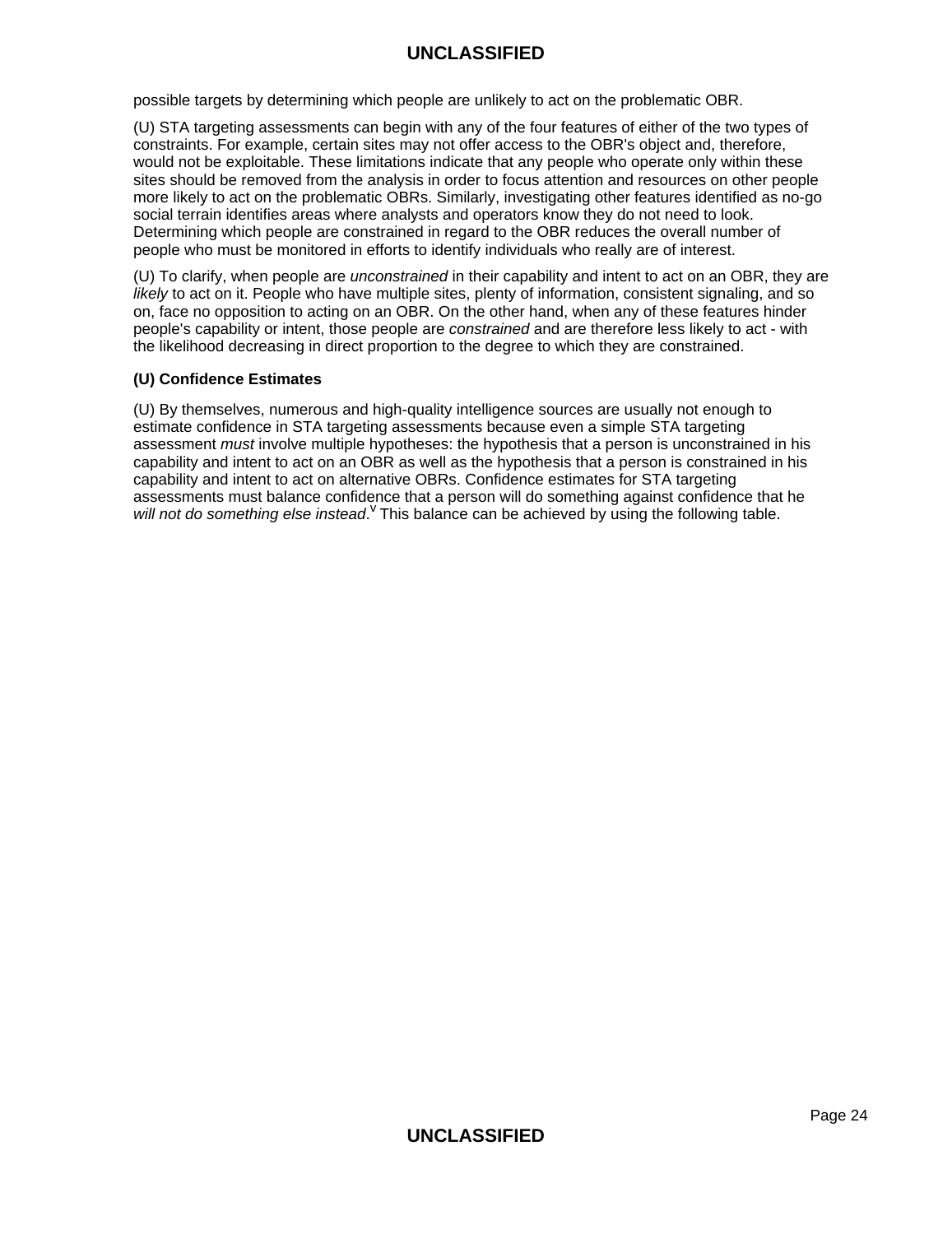# Assessment: Target will enact AOA of interest.

![](_page_24_Figure_2.jpeg)

# **Capability and Intent for Alternative AOAs?**

#### **NGIC 120930**

#### **UNCLASSIFIED**

#### **(U) STA Targeting Assessment Confidence Estimates (click to enlarge)**

(U) The table offers four options for estimating confidence: $W$ 

- (U) An assessment that a person will act on an OBR warrants high confidence when that person is unconstrained in regard to the OBR and constrained in regard to alternatives.
- (U) An assessment that a person will act on an OBR warrants moderate confidence when that person is unconstrained in regard to the OBR but also unconstrained in regard to alternatives.
- (U) An assessment that a person will act on an OBR warrants low confidence when that person is constrained in regard to the OBR but also constrained in regard to alternatives.
- (U) An assessment that a person will act on an OBR warrants no confidence when that person is constrained in regard to the OBR and *unconstrained* in regard to alternatives.

(U) These procedures generate overall confidence estimates for an assessment but can also be used to assess capability or intent separately. An estimate of high confidence does not mean the analyst

# **UNCLASSIFIED**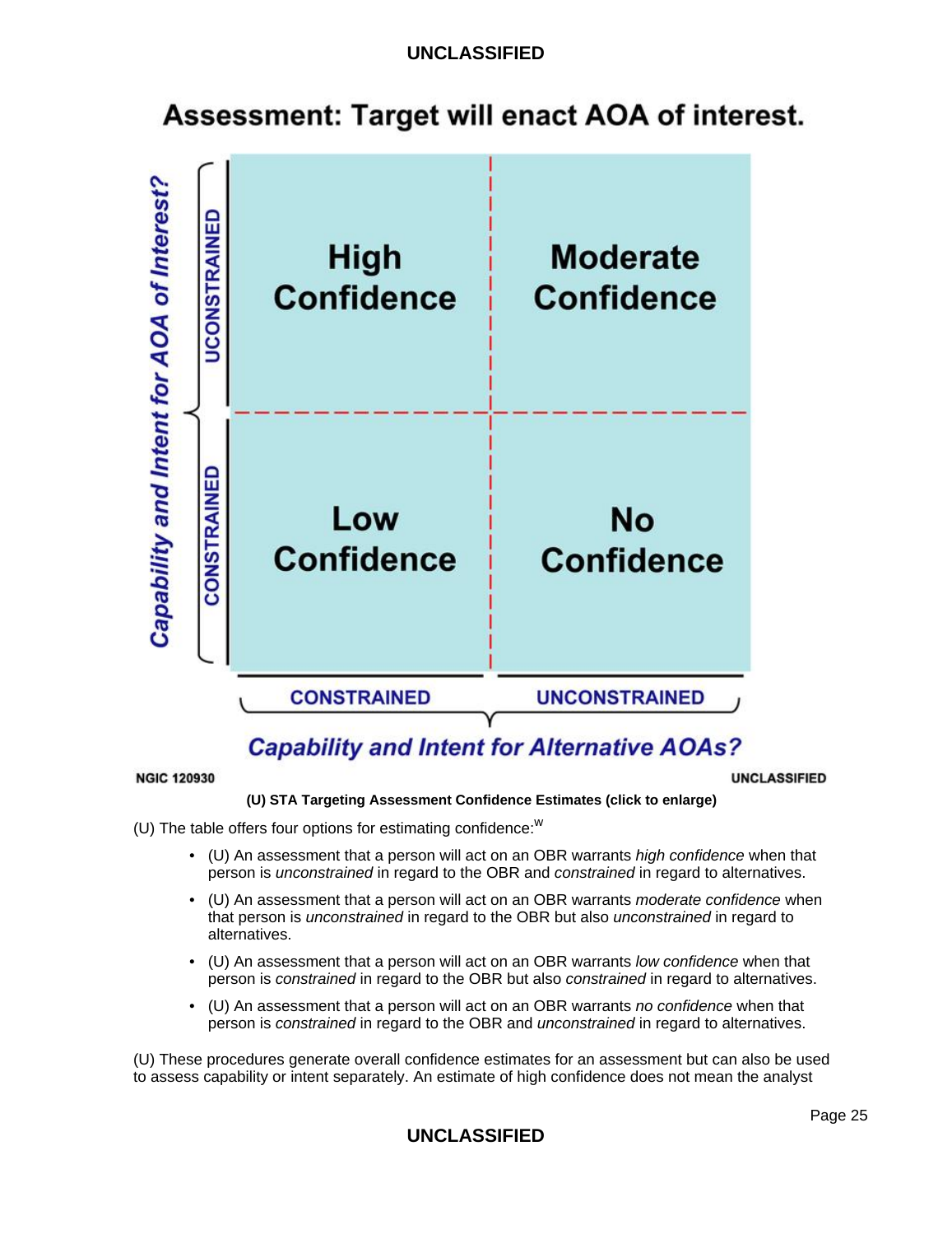believes the person will certainly attack, and an estimate of low confidence does not mean the analyst believes the person will not attack—low confidence just means that there is no reason to believe that the person will attack. An estimate of no confidence can be useful in situations in which a topic or explanation is already widely held: no confidence that something will take place automatically indicates high confidence that the thing will not take place. By the same token, low confidence that something will take place automatically indicates moderate confidence that the thing will not take place.

## **(U) Measures of Effectiveness**

(U) The effectiveness of STA targeting assessments can only be determined over time and is measured by tallying the number of different kinds of analytic surprises. An assessment is more accurate the more it can (1) target all of the individuals who should be targeted, (2) avoid failure to target individuals who should be targeted, and (3) avoid targeting individuals who should not be targeted. Accuracy can be estimated on a 2x2 matrix, with one side representing whether a person or location was identified in the assessment as an appropriate target and the other side representing whether the target was validated—the person actually ended up acting on the OBR of concern.<sup> $x$ </sup>

![](_page_25_Figure_4.jpeg)

**(U) STA Targeting Assessment Measures of Effectiveness (click to enlarge)**

(U) People who fit into the top, left-hand box (a) are not surprises: the assessment forecasts their involvement in the OBR, and experience validates that forecast. The top, right-hand box (b) and bottom, left-hand box (c) are surprises: they represent identified targets that were never validated (false positives), and targets that were not identified before validation. The final box (d) is irrelevant,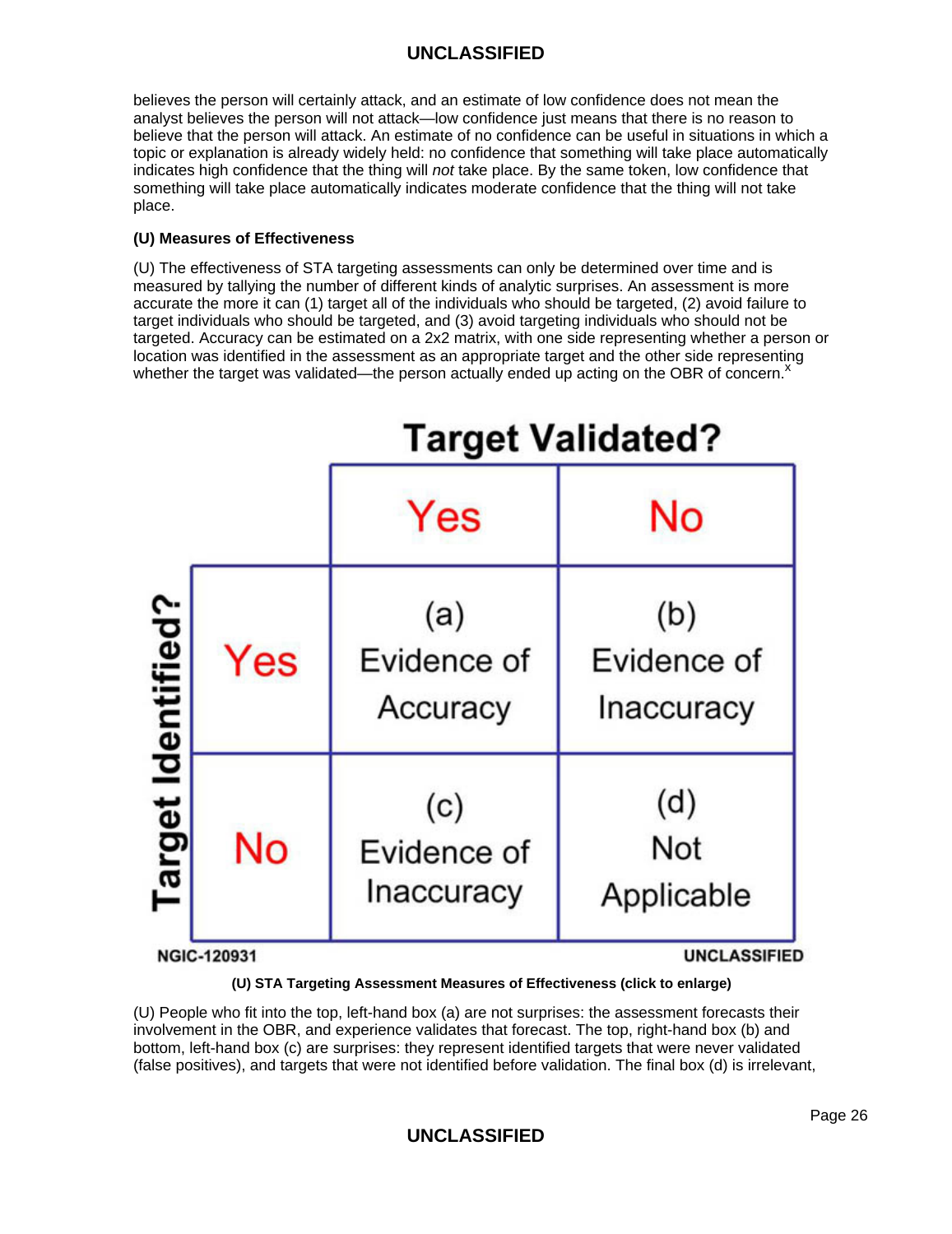as it is impossible to count all the unidentified, unvalidated targets. High numbers in box (a) and low numbers in boxes (b) and (c) indicate accuracy.  $y'$ 

## **(U) Decision Advantage**

(U) There are several general ways in which an STA targeting assessment's decision advantage can be evaluated:

- (U) Effective STA targeting should make it easier to allocate scarce resources. It is impossible to monitor all people at all times. Identifying people who do not need to be monitored allows potential targets to be prioritized in terms of their probable relevance to a problem set.
- (U) Effective STA targeting should identify areas for improvement of subsequent STA efforts. Accuracy problems generate records of people who are analytic surprises and thereby assist in subsequent analyses by automatically identifying poorly understood aspects of the problem set.
- (U) Effective STA targeting should assist in falsifying incorrect hypotheses. Constraint analysis is designed in a way that makes it difficult to ignore alternative explanations. The eight features of the two constraints require analysts and decisionmakers to find complete explanations for an OBR, and when more than one complete explanation exists, STA procedures make it relatively easy to weigh the evidence for and against each option.

#### **(U) Appendix D: Selected Sources**

(U) This assessment relies on many sources, some of them very technical. This appendix presents a few general sources for customers who want to learn more about scientific underpinnings of STA. The appendix also includes a sampling of some of the more accessible technical sources.

#### **(U) General**

- (U) Barkow, J.H. John Tooby, and Leda Cosmides, eds. 1992. The Adapted Mind: Evolutionary Psychology and the Generation of Culture. Oxford: Oxford University Press.
- (U) D'Andrade, Roy G. 1995. The Development of Cognitive Anthropology. New York: Cambridge University Press.
- (U) Greenspan, Stanley I. and Stuart G. Shanker. 2004. The First Idea: How Symbols, Language, And Intelligence Evolved From Our Primate Ancestors To Modern Humans. Da Capo Press.
- (U) Mohr, Lawrence. 1996. The Causes of Human Behavior: Implications for Theory and Method in Social Science. Ann Arbor: University of Michigan Press.
- (U) Pinker, Steven. 1997. How the Mind Works. New York: Norton.

## **(U) Technical**

- (U) Andersen, S. M., Moscowitz, G. B., Blair, I. V., and Nosek, B. A. 2007. "Automatic Thought." In A. W. Kruglanski & E. T. Higgins, eds., Social Psychology
- (U) Bargh, John A. and Tanya L. Chartrand. 1999. "The Unbearable Automaticity of Being." American Psychologist 54(7):462-479.
- (U) Cahill, L., and McGaugh, J. L. 1998. "Mechanisms of Emotional Arousal and Lasting Declarative Memory." Trends in Neurosciences, 21(7), 294-299.
- (U) Chiel, H., & Beer, R.. 1997. "The Brain has a Body: Adaptive Behavior Emerges from Interactions of Nervous System, Body and Environment." Trends in Neurosciences, 20,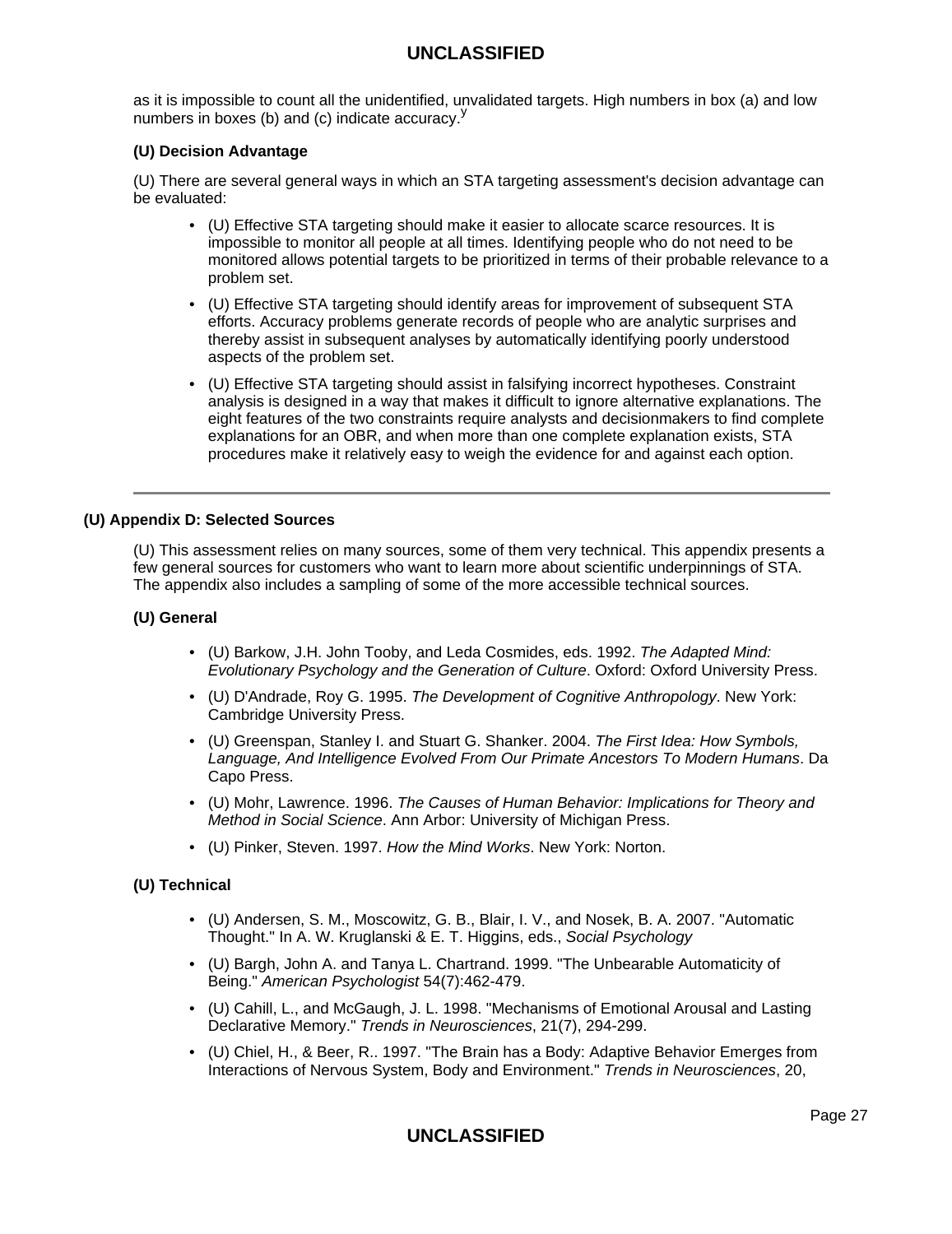553–557.

- (U) Compton, Rebecca J. 2003. "The Interface Between Emotion and Attention: A Review of Evidence from Psychology and Neuroscience." Behavioral and Cognitive Neuroscience Reviews 2: 115-129.
- (U) Dijksterhuis, A., and Bargh, J. A. 2001. "The Perception–Behavior Expressway: Automatic Effects of Social Perception on Social Behavior." In M. Zanna, ed., Advances in Experimental Social Psychology, vol. 33. San Diego" Academic Press, 1-40.
- (U) Eagleman, David. 2004. "The Where and When of Intention." Science 303:1144-1146.
- (U) Haidt, Jonathan 2001. "The Emotional Dog and Its Rational Tail: A Social Intuitionist Approach to Moral Judgment." Psychological Review 108(4): 814-834.
- (U) Marks N.L and H. Miller 1984. "Ten Years of Research on the False-Consensus Effect: An Empirical and Theoretical Review." Psychological Bulletin 8: 728-735.
- (U) Nairne, James S., Sarah R. Thompson, and Josefa N. S. Pandeirada. 2007. "Adaptive Memory: Survival Processing Enhances Retention." Journal of Experimental Psychology: Learning, Memory, and Cognition. 33(2): 263-273.
- (U) McGaugh, James L. 2000. Memory a Century of Consolidation. Science 287: 248-251.

# **Footnotes**

- a. (U) Decision advantage is the possession of information or analysis that enables a more appropriate decision than would otherwise be possible. To provide decision advantage, information or analysis must either convey the range of choices, the range and likelihood of choice results, or both. Information improves knowledge. Analysis improves understanding. Decision advantage improves behavior.
- b. (U) IPOE is the joint term. Army field manuals generally refer to this as Intelligence Preparation of the Battlefield/Battlespace. See JP 2-01.3 and FM 2-01.3.
- c. (U) Confidence in Assessments. Our assessments and estimates are supported by information that varies in scope, quality, and sourcing. Consequently, we ascribe high, moderate, or low levels of confidence to our assessments as follows: High confidence generally indicates that our judgments are based on high-quality information, and/or that the nature of the issue makes it possible to render a solid judgment. A "high confidence" judgment is not a fact or a certainty, however, and such judgments still risk being inaccurate. Moderate confidence generally indicates that our judgments are based on information that is credibly sourced and plausible but not of sufficient quality or corroborated sufficiently to warrant a higher level of confidence. Low confidence generally indicates that our judgments are based on information that is of questionable credibility and/or plausibility, that may be too fragmented or poorly corroborated to support solid analytic inferences, or that relies on sources that present significant concerns or problems.
- d. (U) People's environments are the product of years of adaptation to different constraints, so people always see more than just the key features when they look at their own lives. When asked to explain their behavior, people often cite education; family, tribal, or other community practices; well-known historical accounts; religious doctrine; or other explanations. Traditions, ideology, and other local practices usually include a number of factors that actually influence behavior, but these factors also include a lot of irrelevant or trivial information. People's reasons for their own behavior are usually inaccurate. They adjust their behavior to suit those parts of the environment that matter, but they think and talk about both the things that matter and the things that do not matter. Constraints—key social terrain features—are the things that matter.
- e. (U) A population's social terrain may facilitate behavior that ground forces find undesirable. For those forces, that behavior is bad, but the social-terrain features themselves are neither good nor bad.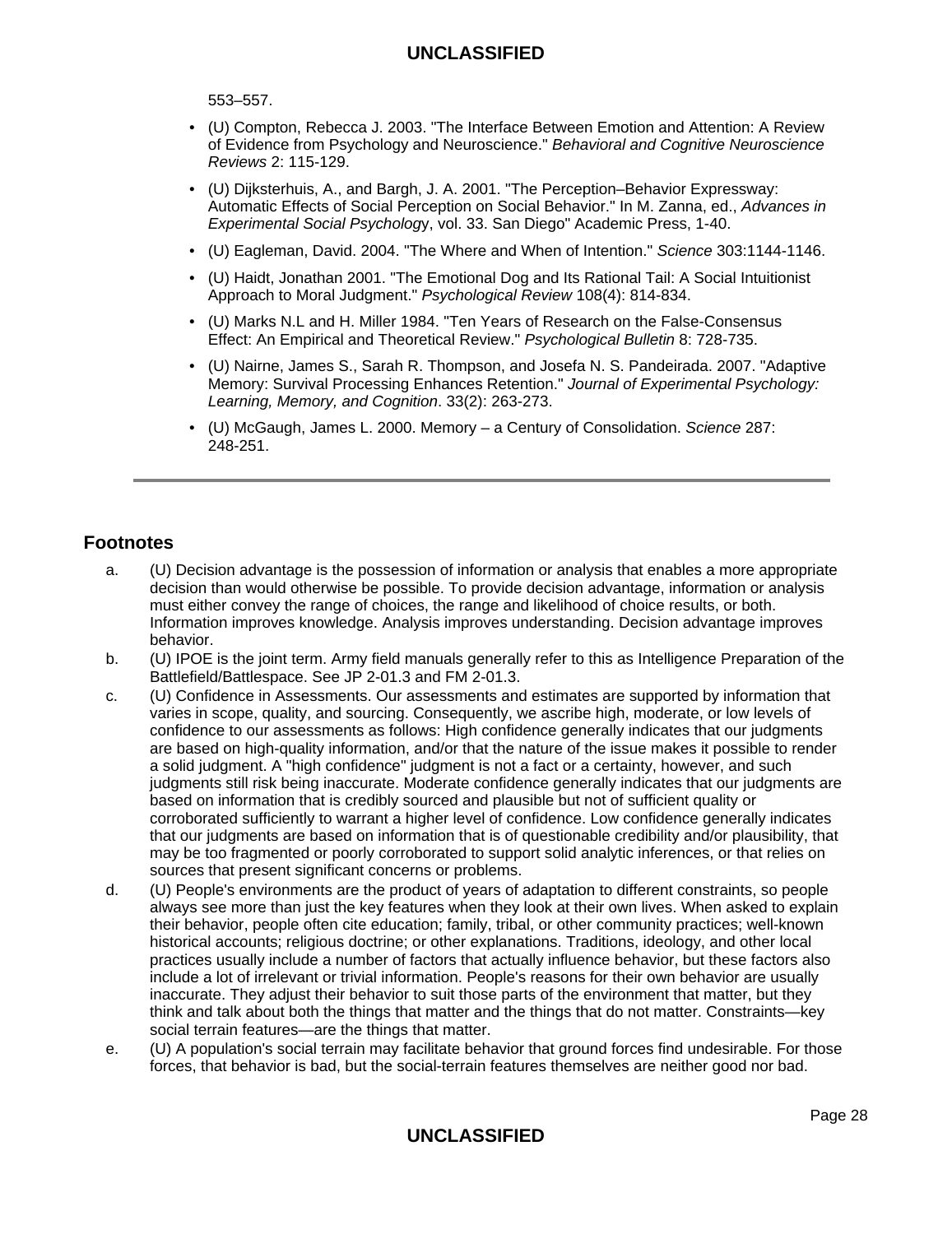They are just there. Just like the physical terrain, specific social terrain is only desirable or undesirable in the context of particular mission objectives.

- f. (U) For an explanation of why behavior is generally difficult to predict, see (U) Complex Environments - An Alternative Approach to the Assessment of Insurgencies and their Social Terrain. Part 1: Identifying Decisive Factors.
- g. (U) If the diagram in Appendix B were used, constraints could be identified for personal contributions to individuals for development, personal contributions to individuals for insurgency, personal contributions to individuals for political activity, personal contributions to organizations for development, and so on, for a total of 12 possible OBRs.
- h. (U) People become aware of capability constraints through trial and error as they attempt to act on OBRs. When experience shows that an environment affects capability to act on an OBR more often, more consistently, or to a greater extent than other environments, people remember the features of that environment.
- i. (U) People become aware of intent constraints through trial and error as they attempt to act on OBRs. When experience shows that an environment affects the desirability of acting on an OBR more often, more consistently, or to a greater extent than other environments, people remember the features of that environment.
- j. (U) Ideology, tradition, and history do nothing by themselves. For example, religious doctrine may include calls to kill unbelievers, but those passages only justify actual killing in cases where they have enjoyed a long-enough tradition of usage to become represented in physical environment, as in a book or a meeting place.
- k. (U) This is partially why extremist groups have been known to have new recruits slaughter animals as part of their training. This is also one of the reasons why computer-game violence, where those "killed" do not really die, does not necessarily make a person more likely to engage in actual violence.
- l. (U) In industry, the practice of using individual examples to triangulate information about underlying patterns is called reverse engineering. When a company comes out with a new technology, for example, its competitors often buy multiple copies of the product, take them apart, examine them closely, and then develop their own product plans based on their observations. People's behavior is the product of their social terrain. This behavior can be used to triangulate key social-terrain features in the same way that a product can be used to estimate overall technical specifications.
- m. (U) Confidence estimates do not suggest that all members of the population will act or that any specific members will act. LP behavior is too random to forecast with that sort of accuracy. STA assessments are best used to direct the attention of analysts, policymakers, and operators to areas that need to be addressed if they wish to change the *prevalence* of a behavior within a specific population.
- n. (U) Estimates for STA assessments simultaneously indicate what the analyst thinks is the case and what the analyst thinks is not the case. For example, an estimate of no confidence in an assessment that a population's social terrain encourages the intent to engage in violence is the same as an estimate of high confidence in an assessment that the social terrain hinders that intent. Likewise, an assessment of low confidence that something is the case is the same as an assessment of moderate confidence that it is, in fact, not the case.
- o. (U) Deciding whether a constraint feature is shared or patterned depends upon the number of alternative forms of the feature. If 75% of the targets exhibited one version of the feature and the other 25% exhibited 10 different versions, then an assessment that a constraint feature is shared might warrant an accuracy estimate of 75%. However, if only 10% were exposed to 10 different versions of the feature and the other 15% were all exposed to a single version, then it may be more appropriate to assess that the feature is patterned, with an accuracy estimate of 90% (75% for the larger part of the pattern, plus 15% for the smaller part).
- p. (U) Percentages can give misleading impressions about accuracy. Fifty-one percent is the lowest percentage upon which an assessment should be considered accurate. A 50% estimate indicates that there are just as many inaccurate as accurate. Anything below 50% indicates differing degrees of inaccuracy; anything above 50% indicates differing degrees of accuracy.
- q. (U) The basic concept of arrangement of constraints is addressed in (U) Complex Environments An Alternative Approach to the Assessment of Insurgencies and their Social Terrain, Part 1: Identifying Decisive Factors.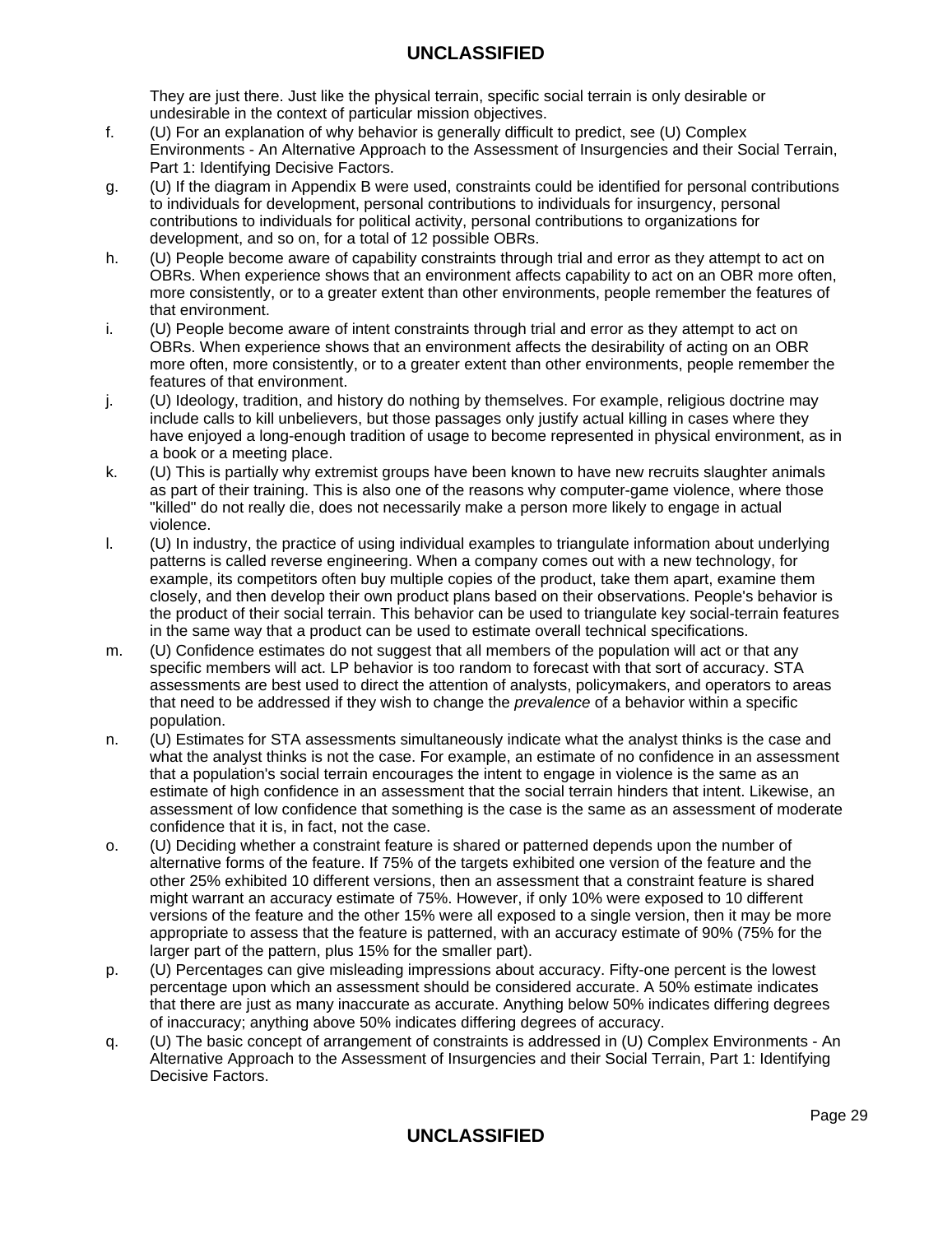- r. (U) Naturally, such decisions are also affected by the capabilities and objectives of commanders and forces making the decisions.
- s. (U) Satisfaction can mean maintaining contact with an object that leads to satisfying results (for example, staying in a warm, sheltered space during an ice storm) or maintaining absence from an object that leads to frustrating results (for example, staying away from a cold, unsheltered space during an ice storm). Frustration can mean terminating contact with an object that leads to frustrating results (for example, coming in from a cold, unsheltered space during an ice storm), or terminating absence from object that leads to satisfying results (for example, trying to find a warm, sheltered space during an ice storm).
- t. (U) For a more complete discussion of random processes and their relevance to the issue of behavior prediction, see (U) Complex Environments - An Alternative Approach to the Assessment of Insurgencies and their Social Terrain, Part 1: Identifying Decisive Factors.
- u. (U) To put it into perspective, the New York Police Department (NYPD) devotes much of its time and resources toward monitoring and countering radical and extremist elements through roughly the same targeting methods described in this assessment. The city's population of about 8 million people is contained within about 305 square miles (790 square kilometers). The NYPD conducts that monitoring with 30,000 to 40,000 officers and civilian employees (many of whom work undercover), an LP connected by an advanced transportation and communications infrastructure, multiple reliable investigative media outlets, and nonpolicing government services designed to handle incoming information from an LP that has been trained for many years to self-monitor by reporting out-of-the-ordinary or potentially disruptive events. Even with these resources, the NYPD still struggles to monitor the city effectively. By comparison, Afghanistan has an LP of about 29 million people contained within about 404,375 square miles (647,000 sq km). That is over 3 1/2 times as many people in a space 1325 times larger than New York City, and Afghanistan has virtually none of New York's public connectedness.
- v. (U) In cases where an OBR of interest has an alternative, there are usually multiple alternatives. This creates some nuance in confidence estimates. An assessment that a person who is unconstrained in his capability and intent to enact a violent OBR and will, in fact, attack deserves more confidence when there is only 1 unconstrained alternative than when there are 20 unconstrained alternatives.
- w. (U) These procedures, of course, assume that the assessment in question is based on all-source intelligence.
- x. (U) Constraints predict any attempt to act on OBRs, not just successful attempts. Therefore, failed attempts should not be differentiated from successful ones for the purposes of assessing accuracy.
- y. (U) Overall accuracy can be roughly estimated by dividing the number in box (a) by the combined numbers from boxes (b) and (c). Results that are less than one indicate different degrees of inaccuracy. Results higher than one indicate different degrees of accuracy. A result of one indicates that accuracy cannot be determined.

## NGIC-1584-7089-10

Information Cutoff Date: 2010-03-12

## **External Coordination:**

JSOC **NASIC** UK DI

## **Author(s)**

Schaun J. Wheeler NIPRNet Email: schaun.wheeler@mi.army.mil SIPRNet Email: schaun.wheeler@mi.army.smil.mil NGIC IANG-PMA-IWC